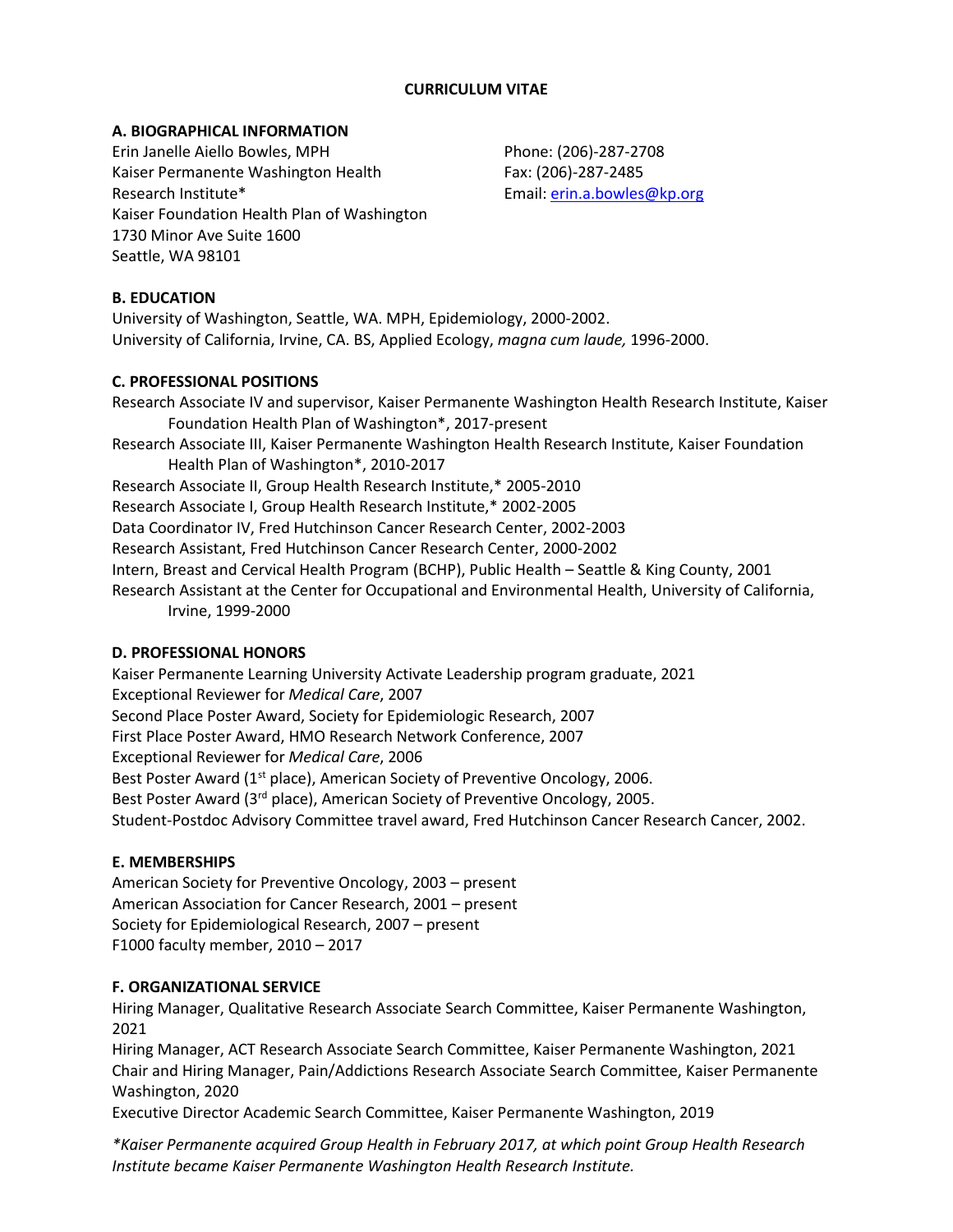Co-lead, Epidemiology 101, Kaiser Permanente Health Research Institute, 2019 Breast Cancer Screening Guidelines Implementation Committee, Kaiser Permanente Washington, 2017 Cancer Researchers Group Lead, Kaiser Permanente Washington Health Research Institute, 2017-2021 Programmer Supervisor Hiring Committee, Group Health Research Institute, 2015-16 Instructor, Epidemiology 101, Group Health Research Institute, 2015 Partnership for Innovation committee, Group Health Research Institute, 2010-2014 Cancer Researchers Group chair, Group Health Research Institute, 2010-2013 Produce Group Health Radiology Report for mammographers, Group Health, 2003-2013 Promotions review committee, Group Health Research Institute, 2011 Faculty advisor group to Survey, Group Health Research Institute, 2009 Faculty Development working group, Group Health Research Institute, 2009 Faculty Review working group, Group Health Research Institute, 2009 Strategic Direction Setting Committee, Group Health Research Institute, 2008-2009. Scientific Policy Committee, Group Health Research Institute, 2007-2010. (Chair, 2008-2009) Instructor, Epidemiology 101, Group Health Research Institute, 2007 Chaired working group to revise Breast Cancer Screening Program Survey, Group Health, 2006 Faculty retreat planning committee, Group Health Research Institute, 2005 Chaired working group to revise Breast Cancer Screening Program Survey, Group Health, 2004

#### **E. OTHER PROFESSIONAL SERVICE**

Society for Epidemiological Research Membership Committee co-chair (2018-present) Society for Epidemiological Research Membership Committee member (2016-2018) Lake Washington Institute of Technology, Bachelor's in Public Health Advisory Board – 2013-2021 Junior Investigator Session Planning Committee, American Society of Preventive Oncology, 2006-2008

#### **F. SPECIAL NATIONAL RESPONSIBLITIES**

Grant Reviews Cancer Research UK – 2018-2019 Susan G Komen Puget Sound– 2013-2014 Patient Centered Outcomes Research Institute– 2013 ITHS Community Pilots - 2010 – 2012

#### **G. EDITORIAL RESPONSIBILITIES**

Editorial Boards: PLOS ONE (Academic Editor)

Manuscript Reviewer *Alzheimer's and Dementia American Journal of Preventive Medicine Annals of Oncology BMC Cancer Breast Cancer Research Breast Cancer Research and Treatment British Journal of Cancer Cancer Causes & Control Cancer Detection and Prevention Cancer Epidemiology, Biomarkers and Prevention Cancer Research Clinical Journal of Oncology Nursing Epidemiology European Journal of Cancer Care*

*International Journal of Cancer JAMA Oncology JAMA Internal Medicine Journal of Cancer Epidemiology Journal of Clinical Epidemiology Journal of Clinical Oncology Journal of General Internal Medicine Journal of the American Board of Family Medicine Journal of the American Geriatric Society Journal of the National Cancer Institute Journal of Women's Health Medical Care Preventive Medicine The Lancet Oncology*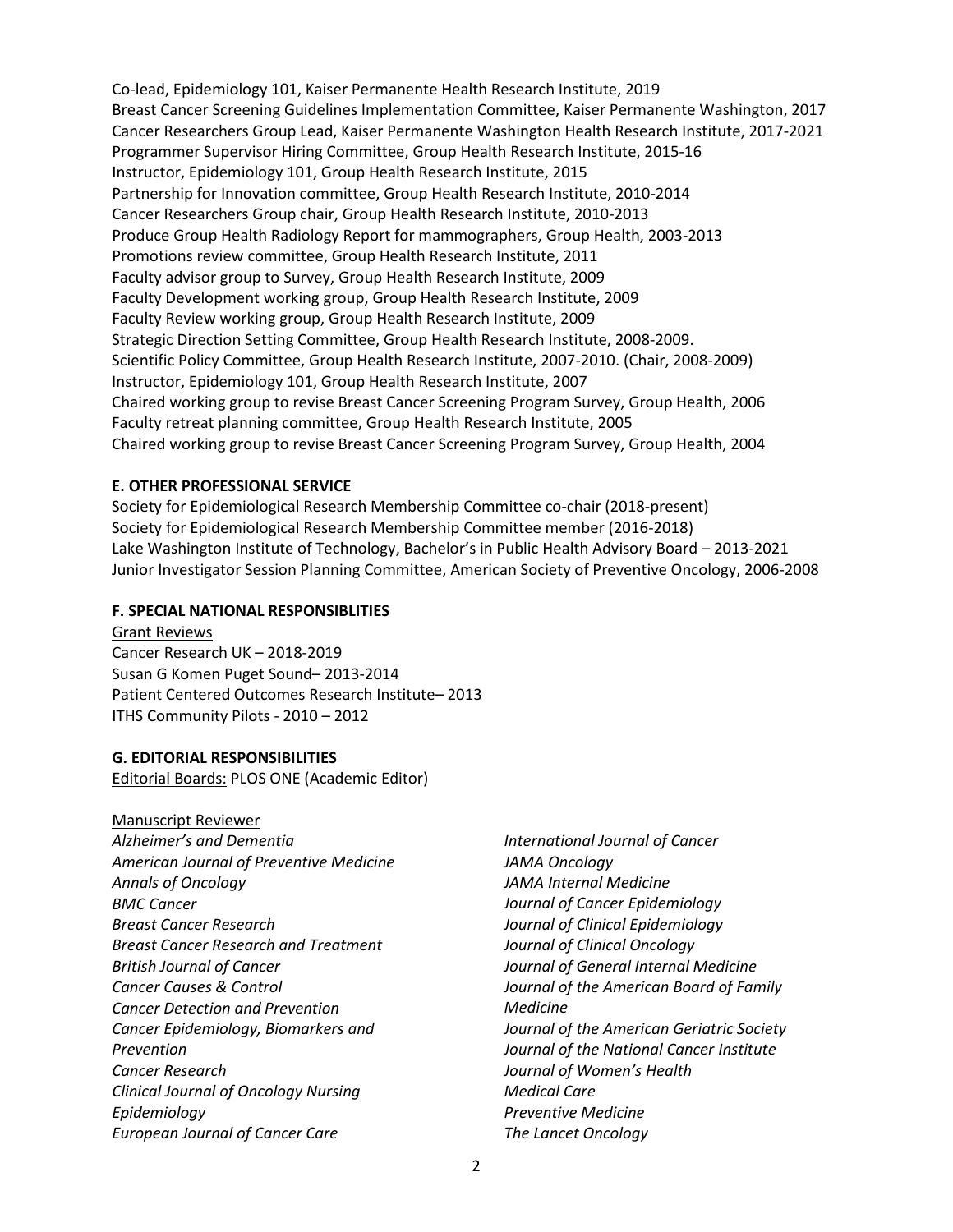#### **H. RESEARCH FUNDING**

| <b>Ongoing Research Support:</b>                                                                                                                         |                                                                                                                                |                                                     |
|----------------------------------------------------------------------------------------------------------------------------------------------------------|--------------------------------------------------------------------------------------------------------------------------------|-----------------------------------------------------|
| National Cancer Institute R01CA266377 (Lee)<br>Role: Co-Investigator (10% FTE)                                                                           | Racial and Socioeconomic Disparities in Breast Cancer Diagnostic Work Up and Outcomes                                          | $6/1/2021 - 5/31/2026$<br>\$664,471 (total direct)  |
| Centers for Disease Control and Prevention U48DP006398 (Kessler)<br>Role: Site PI/Co-Investigator (10% FTE)                                              | Multi-modal Study of Validity and Reliability of Cancer Screening Questions for the NHIS                                       | 9/30/2020-9/29/2024<br>\$620,884 (total direct)     |
| <b>National Cancer Institute</b><br>Role: Site PI/Co-Investigator (10% FTE)                                                                              | R01CA251566 (Francis)<br>A Novel Micro-Simulation Model Approach to Estimate and Mitigate Thyroid Cancer Overdiagnosis         | 8/14/2020-4/30/2025<br>\$288,544 (total direct)     |
| <b>National Cancer Institute</b><br>Obesity, Chemotherapy Dosing, and Breast Cancer Outcomes<br>Role: Site PI/Co-Investigator (20% FTE)                  | R37CA222793 (Kantor)                                                                                                           | $1/1/2018 - 12/31/2022$<br>\$776,726 (total direct) |
| <b>National Cancer Institute</b><br>Role: Co-Investigator (5% FTE)                                                                                       | 75N91020P00327 (Buist)<br>Breast Cancer Survivors Cohort - Late Effects of Breast Cancer Treatments                            | 4/1/2020-3/31/2022<br>\$154,797 (total direct)      |
| <b>National Cancer Institute</b><br>Group Health Cancer Research Program Research Specialist Award<br>Role: Principal Investigator (70% FTE, concurrent) | R50CA211115 (Bowles)                                                                                                           | 2/1/2017-1/31/2022<br>\$591,513 (total direct)      |
| <b>National Cancer Institute</b><br>Role: Co-investigator (15% FTE)                                                                                      | 2P01CA154292 (Miglioretti)<br>Risk-based Breast Cancer Screening and Surveillance in Community Practice \$1,302,816 (total     | 7/1/2017-5/31/2022<br>direct)                       |
| <b>Completed Research Support:</b><br><b>National Cancer Institute</b><br>Role: Site PI/Co-Investigator                                                  | R01CA185687 (Smith-Bindman)<br>Risk of Pediatric and Adolescent Cancer Associated with Medical Imaging (RIC)                   | 3/1/2015-5/31/2021                                  |
| <b>National Cancer Institute</b><br>Applying Breast Density to Risk Counseling (ENGAGED II)<br>Role: Co-Investigator                                     | R01CA190221 (O'Neill)                                                                                                          | 8/7/2015-7/31/2020                                  |
| National Institute on Aging<br>Alzheimer's Disease Patient Registry (ADPR/ACT)<br>Role: Co-Investigator                                                  | U01 AG006781 (Larson)                                                                                                          | 5/1/2015-4/30/2020                                  |
| National Institute on Aging<br>and Brain Aging Research<br>Role: Site PI/Co-Investigator                                                                 | R13AG057087 (Larson)<br>The ACT Annual Symposium: A Living, Learning National Collaboratory to Advance Alzheimer's Disease     | 5/12/2017-4/30/2020                                 |
| <b>National Cancer Institute</b><br>Health Research Institute.<br>Role: Co-Investigator                                                                  | 75N91019P00245 (Buist)<br>Mammographic breast density and risk of contralateral breast cancer in Kaiser Permanente Washington  | 5/20/2019-5/19/2020                                 |
| <b>National Cancer Institute</b><br>Mammograms from Kaiser Colorado (KPCO Density)                                                                       | HHSN261201700695P (Bowles)<br>Mammographic Breast Density and Contralateral Breast Cancer Risk: Digitization and Assessment of | 9/20/2017-3/18/2019                                 |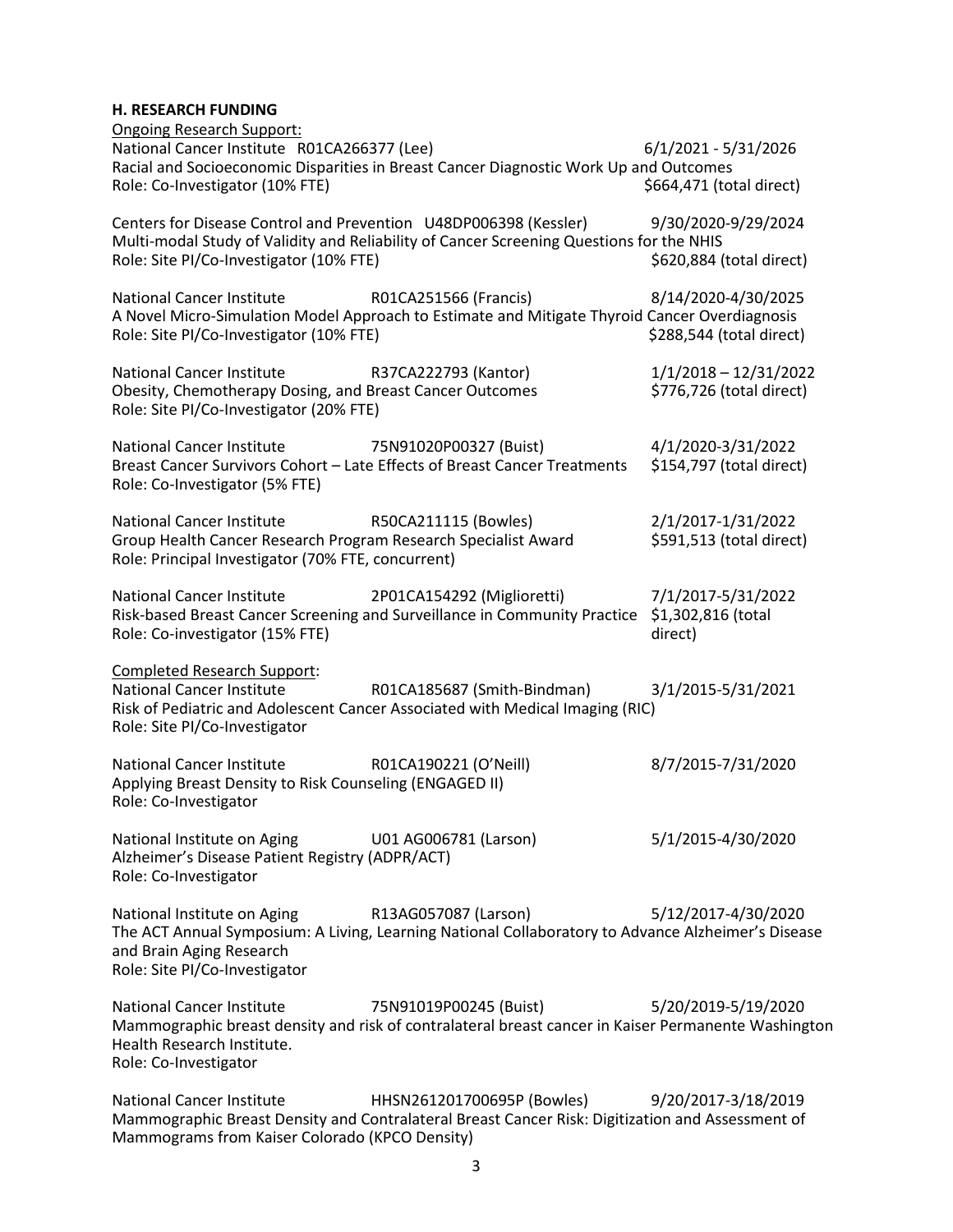Role: Principal Investigator

National Cancer Institute HHSN261201700564P (Buist) 9/11/2017-9/10/2018 Risk of New Malignancies Following Breast Cancer (Kaiser Breast Cancer Survivor Cohort) Role: Co-Investigator

| <b>AHRQ</b><br>Role: Co-Investigator                                                                                          | HHSA-290-2015-00007I (Lin)<br>Evidence Based Practice Center - Screening for Pancreatic Cancer Review                     | 9/11/2017-6/30/2019 |
|-------------------------------------------------------------------------------------------------------------------------------|---------------------------------------------------------------------------------------------------------------------------|---------------------|
| National Cancer Institute<br>Role: Co-Investigator                                                                            | R01CA172073 (Chubak)<br>Commonly Used Medications and Risk of Colorectal Cancer Recurrence (RECORD)                       | 9/13/2013-7/31/2018 |
| <b>National Cancer Institute</b><br>Risk-based Breast Cancer Screening in Community Settings<br>Role: Co-investigator         | 1P01CA154292 (Miglioretti)                                                                                                | 9/13/2011-8/31/2017 |
| AHRQ<br><b>Evidence Based Practice Center</b><br>Role: Research Associate                                                     | HHSA-290-2012-00151-I (Lin)                                                                                               | 3/1/2013-8/31/2017  |
| National Cancer Institute/Westat 6182-S13-Mod 1<br>Lobular Duct Involution and Breast Density<br>Role: Principal Investigator |                                                                                                                           | 5/11/2015-8/31/2016 |
| <b>National Cancer Institute</b><br>Breast Cancer Surveillance Consortium Research Resource<br>Role: Associate Director       | HHSN261201100031C (O'Meara)                                                                                               | 8/1/2011-7/31/2016  |
| <b>Branta Foundation</b><br>Medication Exposure and Cognitive Decline in Older People<br>Role: Research Associate             | None (Dublin)                                                                                                             | 8/1/2012-7/31/2015  |
| <b>National Cancer Institute</b><br>Care<br>Role: Research Associate                                                          | 1P20CA137219 (Dearing)<br>CRN Clinical Communication Research Center: Testing an Optimal Model of Patient-Centered Cancer | 9/30/2008-8/31/2014 |
| <b>American Cancer Society</b><br>Role: Co-investigator                                                                       | RSGI-I 00-01-CPHPS (Buist)<br>Effectiveness of Health Care System Outreach for Breast Cancer Screening                    | 7/1/2011-6/30/2014  |
| <b>National Cancer Institute</b><br>Kaiser Tamoxifen and Mammographic Density Study<br>Role: GH Principal Investigator        | HHSN261201100441P (Bowles)                                                                                                | 9/1/2011-3/1/2013   |
| <b>National Cancer Institute</b><br>Commonly Used Medications and Breast Cancer Recurrence<br>Role: Research Associate        | 1R01CA120562 (Boudreau)                                                                                                   | 9/1/2007-7/31/2012  |
| <b>National Cancer Institute</b><br>Role: Research Associate                                                                  | 5U19CA079689 (Wagner)<br>Cancer Research Network Across Health Care Systems: CRN3 - Infrastructure                        | 5/1/2007-4/30/2012  |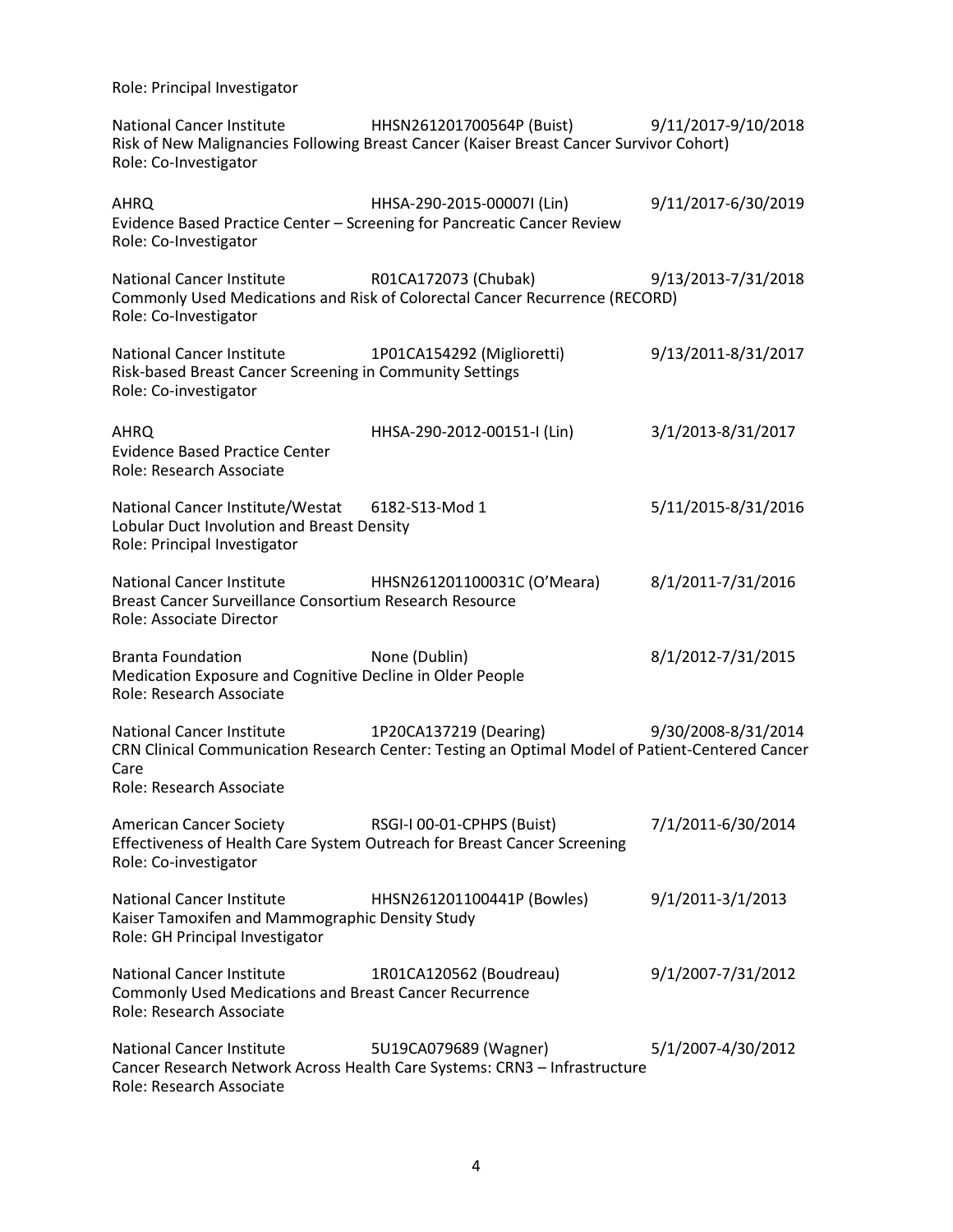| <b>National Cancer Institute</b><br>Role: Co-investigator                                                           | 1RC2CA148185 (Weeks)<br>Building CER Capacity: Aligning CRN, CMS, and State Resources to Map Cancer Care                | 9/30/2009-8/31/2011    |  |  |
|---------------------------------------------------------------------------------------------------------------------|-------------------------------------------------------------------------------------------------------------------------|------------------------|--|--|
| <b>National Cancer Institute</b><br>Breast Cancer Surveillance in a Defined Population<br>Role: Research Associate  | 2U01CA063731 (Buist)                                                                                                    | $8/1/2005 - 7/31/2010$ |  |  |
| <b>National Cancer Institute</b><br>Role: GH Principal Investigator                                                 | 1RC1CA145402 (McCahill)<br>Improving breast cancer surgery quality through a collaborative surgery database             | 10/1/2009-9/30/2011    |  |  |
| <b>National Cancer Institute</b><br>Understanding Variability in Community Mammography<br>Role: Research Associate  | 5R01CA107623 (Elmore)                                                                                                   | $7/1/2004 - 4/30/2010$ |  |  |
| <b>National Cancer Institute</b><br>Gene Copy Number Chances and Breast Cancer Survival<br>Role: Research Associate | 5R01CA098415 (Porter)                                                                                                   | 6/1/2004-5/31/2010     |  |  |
| AMGEN<br>Maintenance Organization<br>Role: GH Principal Investigator                                                | None (De Roos)<br>Descriptive Epidemiology and Clinical Course of Myelodysplastic Syndromes (MDS) in a Health           | 12/11/2006-4/30/2009   |  |  |
| National Institutes of Health<br>Radiologist Feedback Reports<br>Role: GH Principal Investigator                    | HHSN261200700389P (Bowles)                                                                                              | 9/12/2007-12/30/2007   |  |  |
| <b>National Cancer Institute</b><br>Patient Centered Communication in Cancer Care<br>Role: Research Associate       | Contract-None (Wagner)                                                                                                  | 10/1/2005-1/31/2007    |  |  |
| Department of Defense<br>Mammography Assessments and Breast Density<br>Role: Research Associate                     | DAMD17-03-1-0447 (Buist)<br>A Population-Based Randomized Trial to Assess the Effects of Short-Term Cessation of HRT on | $6/1/2003 - 6/30/2008$ |  |  |
| <b>I. TEACHING AND MENTORING RESPONSIBILITIES</b>                                                                   |                                                                                                                         |                        |  |  |
| <b>Teaching history</b>                                                                                             |                                                                                                                         |                        |  |  |
| Guest lecturer, Lake Washington Institute of Technology, "Practical and real-life examples of                       |                                                                                                                         |                        |  |  |
| epidemiology", June 9, 2015                                                                                         | Guest lecturer, University of Washington MEDEX Physician Assistants training program, "Randomized                       |                        |  |  |
| Clinical Trials", June 26, 2013                                                                                     |                                                                                                                         |                        |  |  |
|                                                                                                                     | Guest lecturer, University of Washington MEDEX Physician Assistants training program, "Randomized                       |                        |  |  |
| Clinical Trials", June 28, 2012                                                                                     | Teaching Assistant, Environmental Health and Quality class, University of California, Irvine, 2000.                     |                        |  |  |
| <b>Advising and formal mentoring</b>                                                                                |                                                                                                                         |                        |  |  |
|                                                                                                                     | Mentor, Arika Wieneke, Bachelor's Student, Whitman College, 2013-2014.                                                  |                        |  |  |

Mentor, Sarah Lowry, PhD Candidate, University of Washington, 2010-2012. Mentor, Melissa Romaire, PhD Candidate, University of Washington, 2009-2011. Mentor, Elana Feldman, Bachelor's Student, Oberlin, 2007-2008. Mentor, HeeYon Sohng, Post-doctoral Fellow, Harborview, 2007.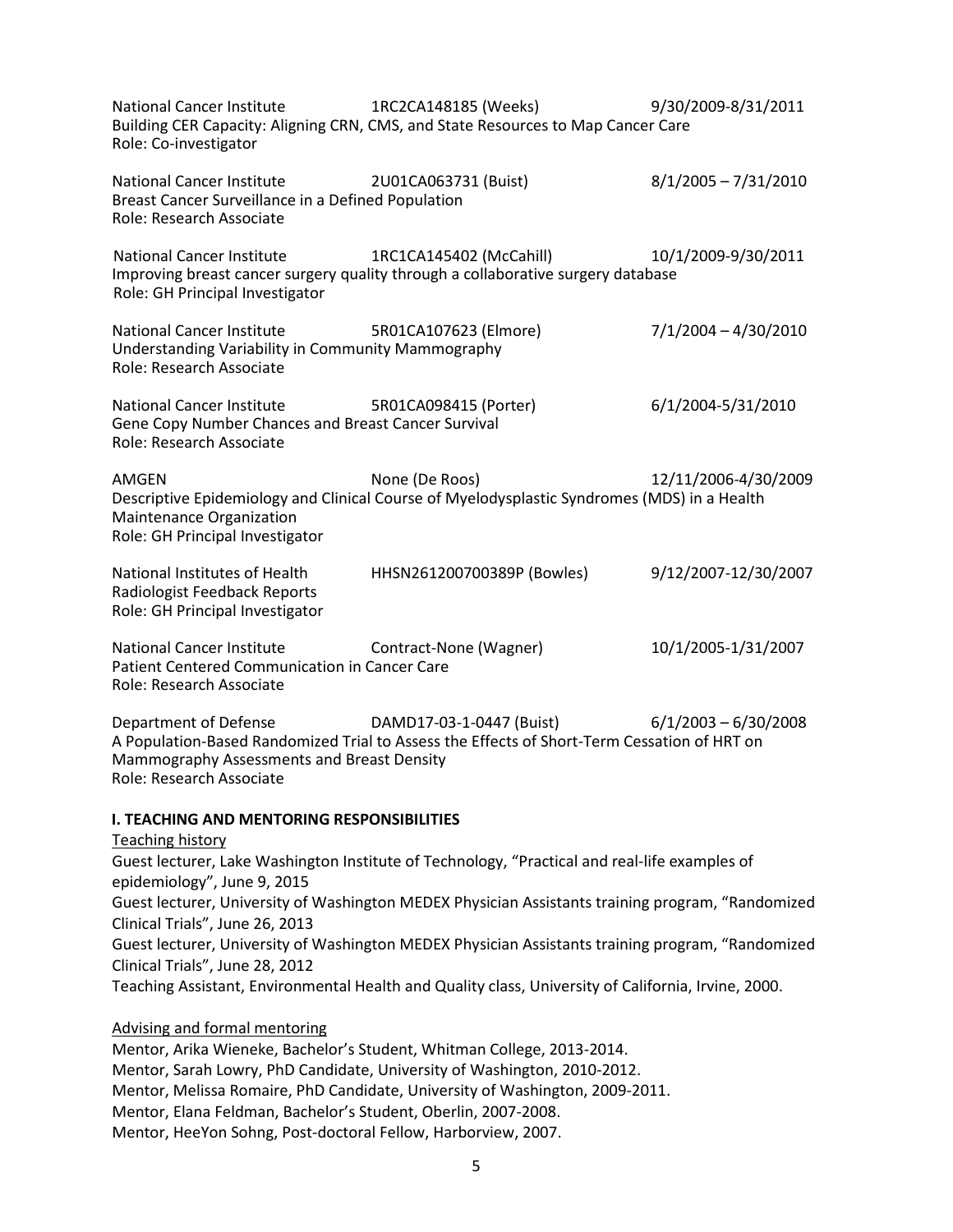Mentor, Megan Welsh, MPH Student, University of Washington, 2006-2007. Mentor, Anthony Crest, MPH Student, University of Washington, 2004-2005.

## **J. PUBLICATIONS**

Published papers in refereed (peer-reviewed) journals \*Primary mentor of first listed author

- 1. Chlebowski RT, **Aiello E**, McTiernan A. Weight Loss in Breast Cancer Patient Management. *Journal of Clinical Oncology*. 2002 Feb 15;20(4):1128-43. doi: 10.1200/JCO.2002.20.4.1128. Review. PubMed PMID: 11844838.
- 2. Irwin ML, Yasui Y, Ulrich CM, Bowen D, Rudolph RE, Schwartz RS, Yukawa M, **Aiello E**, Potter JD, McTiernan A. Effect of exercise on total and intra-abdominal body fat in postmenopausal women: A randomized controlled trial. *JAMA.* 2003 Jan 15;289(3):323-30. doi: 10.1001/jama.289.3.323. PubMed PMID: 12525233.
- 3. Tworoger SS, Yasui Y, Vitiello MV, Schwartz RS, Ulrich CM, **Aiello EJ**, Irwin ML, Bowen DB, Potter JD, McTiernan A. Effects of a Yearlong Moderate-Intensity Exercise and a Stretching Intervention on Sleep Quality in Postmenopausal Women. *SLEEP.* 2003 Nov 1;26(7):830-6. doi: 10.1093/sleep/26.7.830. PubMed PMID: 14655916.
- 4. Tworoger SS, Chubak J, **Aiello EJ**, Yasui Y, Ulrich CM, Farin F, Potter JD, McTiernan A. Associations between CYP17, CYP19, CYP1B1, and COMT polymorphisms with serum and urinary sex hormones in postmenopausal women. *Cancer, Epidemiology, Biomarkers, & Prevention*. 2004 Jan;13(1):94-101. doi: 10.1158/1055-9965.epi-03-0026. PubMed PMID: 14744739.
- 5. Tworoger SS, Chubak J, **Aiello EJ**, Yasui Y, Ulrich CM, Farin FM, Stapleton PL, Irwin ML, Potter JD, Schwartz RS, McTiernan A. The Effect of CYP19 and COMT Polymorphisms on Exercise-Induced Fat Loss in Postmenopausal Women. *Obesity Research*. 2004 Jun;12(6):972-81. doi: 10.1038/oby.2004.119. PubMed PMID: 15229337.
- 6. **Aiello EJ,** Yasui Y, Tworoger SS, Ulrich CM, Irwin ML, Bowen D, Schwartz RS, Kumai C, Potter JD, McTiernan A. Effect of a yearlong, moderate-intensity exercise intervention on the occurrence and severity of menopause symptoms in postmenopausal women. *Menopause.* 2004 Jul-Aug;11(4):382-8. doi: 10.1097/01.gme.0000113932.56832.27. PubMed PMID: 15243275.
- 7. Atkinson C, Newton KM, **Bowles EJA**, Lehman CD, Stanczyk FZ, Westerlind KC, Li L, Lampe JW. Daidzein-metabolizing phenotypes in relation to mammographic breast density among premenopausal women in the United States. Breast Cancer Res Treat. 2009 Aug;116(3):587- 94. doi: 10.1007/s10549-008-0199-7. Epub 2008 Sep 28. PubMed PMID: 18821061.
- 8. Sparks R, Ulrich CM, Bigler J, Tworoger SS, Yasui Y, Rajan KB, Porter P, Stanczyk FZ, Ballard-Barbash R, Yuan X, Gang Lin M McVarish L, **Aiello EJ**, McTiernan A. UDP-glucuronosyltransferase and sulfotransferase polymorphisms, sex hormone concentrations, and tumor receptor status in breast cancer patients. *Breast Cancer Research*. 2004;6(5):R488-98. doi: 10.1186/bcr818. Epub 2004 Jun 29. PubMed PMID: 15318931; PubMed Central PMCID: PMC549165.
- 9. Frankenfeld CL, McTiernan A, **Aiello EJ**, Thomas WK, LaCroix K, Schramm J, Schwartz SM, Holt VL, Lampe JW. Mammographic density in relation to daidzein-metabolizing phenotypes in overweight, postmenopausal women. Cancer Epidemiol Biomarkers Prev. 2004 Jul;13(7):1156- 62. PubMed PMID: 15247126.
- 10. **Aiello EJ**, Buist DSM, White E, Seger D, Taplin SH. Rate of breast cancer diagnoses among postmenopausal women with self-reported breast symptoms. *Journal of the American Board of Family Practice*. 2004 Nov-Dec;17(6):408-15. doi: 10.3122/jabfm.17.6.408. PubMed PMID: 15575032.
- 11. **Aiello EJ**, Buist DSM, White E, Porter P. Association between mammographic breast density and breast cancer tumor characteristics. *Cancer Epidemiology, Biomarkers and Prevention*. 2005 Mar;14(3):662-8. doi: 10.1158/1055-9965.EPI-04-0327. PubMed PMID: 15767347.
- 12. El-Bastawissi A, **Aiello EJ**, Buist DSM, Taplin SH. Previous pregnancy outcome and breast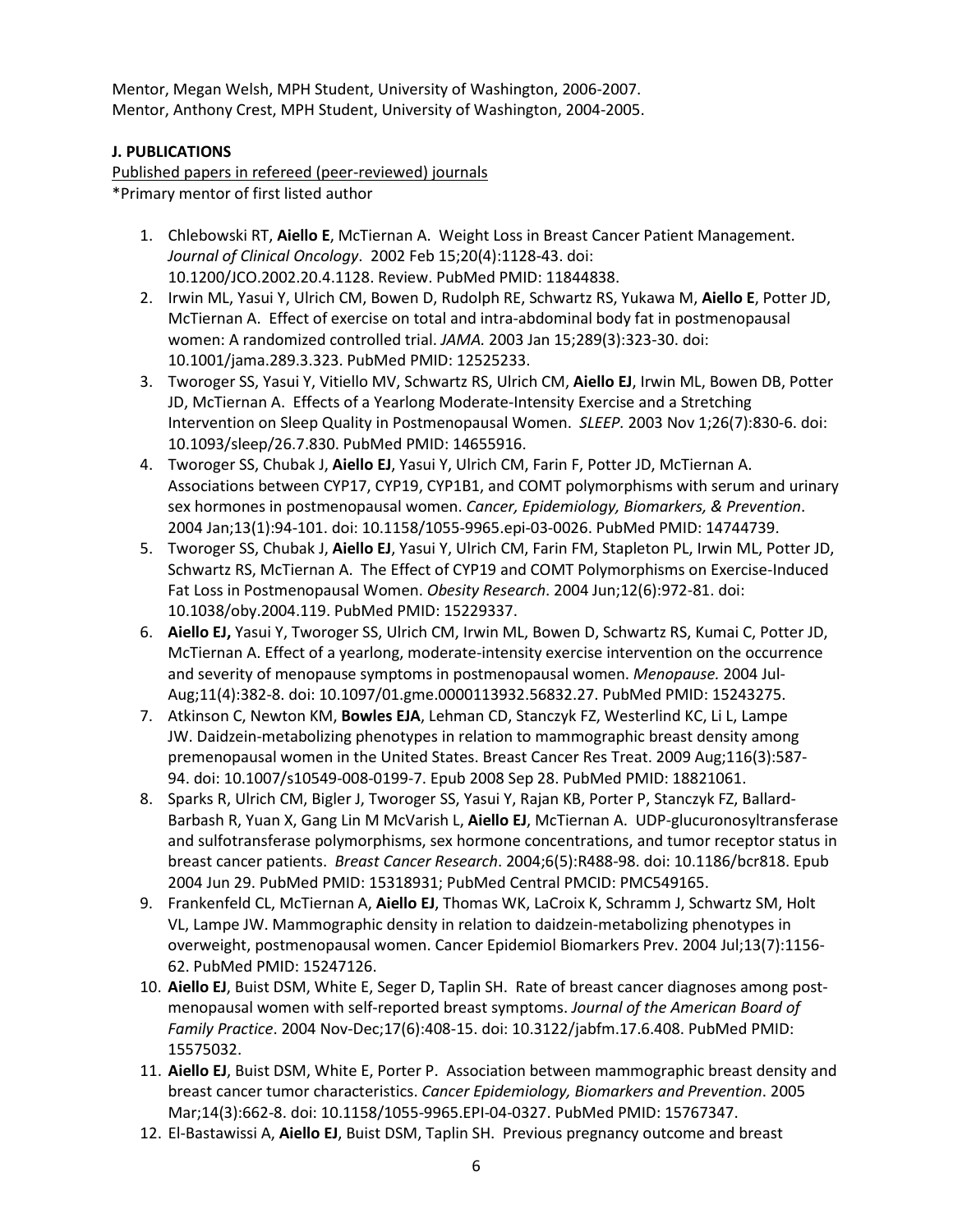density. *Cancer Causes and Control.* 2005 May;16(4):407-17. doi: 10.1007/s10552-004-5027- 8. PubMed PMID: 15953983.

- 13. **Aiello EJ**, Tworoger SS, Yasui Y, Stanczyk F, Potter J, Ulrich CM, Irwin M, McTiernan A. Associations among circulating sex hormones, insulin-like growth factor, lipids, and mammographic density in postmenopausal women. *Cancer Epidemiology, Biomarkers and Prevention*. 2005 Jun;14(6):1411-7. doi: 10.1158/1055-9965.EPI-04-0920. PubMed PMID: 15941949.
- 14. Irwin M, **Aiello EJ**, McTiernan A, Baumgartner RN, Baumgartner KB, Bernstein L, Gilliland FD, Ballard-Barbash R. Pre-diagnosis physical activity and mammographic breast density in pre-and post-menopausal women. *Breast Cancer Research and Treatment*. 2006 Jan;95(2):171-8. doi: 10.1007/s10549-005-9063-1. Epub 2005 Nov 30. PubMed PMID: 16319988; PubMed Central PMCID: PMC3034407.
- 15. **Aiello EJ**, Taplin S, Reid R, Hobbs M, Seger D, Kamel H, Tufano J, Ballard-Barbash R. In a randomized controlled trial, patients preferred electronic data collection of breast cancer riskfactor information in a mammography setting. *Journal of Clinical Epidemiology*. 2006 Jan;59(1):77-81. doi: 10.1016/j.jclinepi.2005.07.007. Epub 2005 Oct 13. PubMed PMID: 16360564.
- 16. \*Crest AB, **Aiello EJ**, Anderson ML, Buist DSM. Varying levels of family history of breast cancer in relation to mammographic breast density (United States). *Cancer Causes and Control*. 2006 Aug;17(6):843-50. doi: 10.1007/s10552-006-0026-6. PubMed PMID: 16783612.
- 17. **Aiello EJ**, Buist DSM, White E. Do breast cancer risk factors modify the association between hormone therapy and mammographic breast density? (United States). *Cancer Causes and Control*. doi: 10.1007/s10552-006-0073-z. PubMed PMID: 17111253.
- 18. Buist DSM, **Aiello EJ**, Miglioretti DL, White E. Mammographic breast density, dense area, and breast area differences by phase in the menstrual cycle. *Cancer Epidemiology Biomarkers and Prevention*. 2006 Nov;15(11):2303-6. doi: 10.1158/1055-9965.EPI-06-0475. PubMed PMID: 17119062; NIHMSID:NIHMS101005.
- 19. Abrahamson PE, Tworoger SS, **Aiello EJ**, Bernstein L, Ulrich CM, Gilliland FD, Stanczyk FZ, Baumgartner R, Baumgartner K, Sorensen B, Ballard-Barbash R, McTiernan A. Associations between the CYP17, CYPIB1, COMT and SHBG polymorphisms and serum sex hormones in postmenopausal breast cancer survivors. Breast Cancer Res Treat. 2007 Sep;105(1):45-54. doi: 10.1007/s10549-006-9426-2. Epub 2006 Nov 1. PubMed PMID: 17077994; PubMed Central PMCID: PMC2997631.
- 20. Carney PA, Yi J, Abraham LA, Miglioretti DL, **Aiello EJ**, Gerrity MS, Reisch L. Sickles EA, Berns EA, Elmore JG. Reactions to Uncertainty and the Accuracy of Diagnostic Mammography*. J Gen Intern Med*. 2007 Feb;22(2):234-41. doi: 10.1007/s11606-006-0036-9. PubMed PMID: 17356992; PubMed Central PMCID: PMC1824735.
- 21. Irwin M, **Aiello EJ**, McTiernan A, Bernstein L, Gilliland FD, Baumgartner RN, Baumgartner KB, Ballard-Barbash R. Physical activity, body mass index, and mammographic density in postmenopausal breast cancer survivors*. J Clin Oncol*. 2007 Mar 20;25(9):1061-6. doi: 10.1200/JCO.2006.07.3965. Epub 2007 Jan 29. PubMed PMID: 17261853; PubMed Central PMCID: PMC3839099.
- 22. **Aiello EJ**, Buist DSM, Wagner EH, Tuzzio L, Greene SM, Lamerato L, Field TS, Herrinton LJ, Haque R, Hart G, Bischoff KJ, Geiger AM. Diffusion of Aromatase Inhibitors for Breast Cancer Therapy Between 1996-2003 in the Cancer Research Network. *Breast Cancer Res Treat*. 2008 Feb;107(3):397-403. doi: 10.1007/s10549-007-9558-z. Epub 2007 Mar 28. PubMed PMID: 17393300.
- 23. Miglioretti DL, Abraham L, Smith-Bindman R, Carney PA, Osterman LR, Yi JP, **Bowles EJA**, Berns EA, Brenner J, Yankaskas B, Elmore JG. Radiologist characteristics associated with interpretive performance of diagnostic mammography. *JNCI* 2007 Dec 19;99(24):1854-63. doi: 10.1093/jnci/djm238. Epub 2007 Dec 11. PubMed PMID: 18073379; PubMed Central PMCID: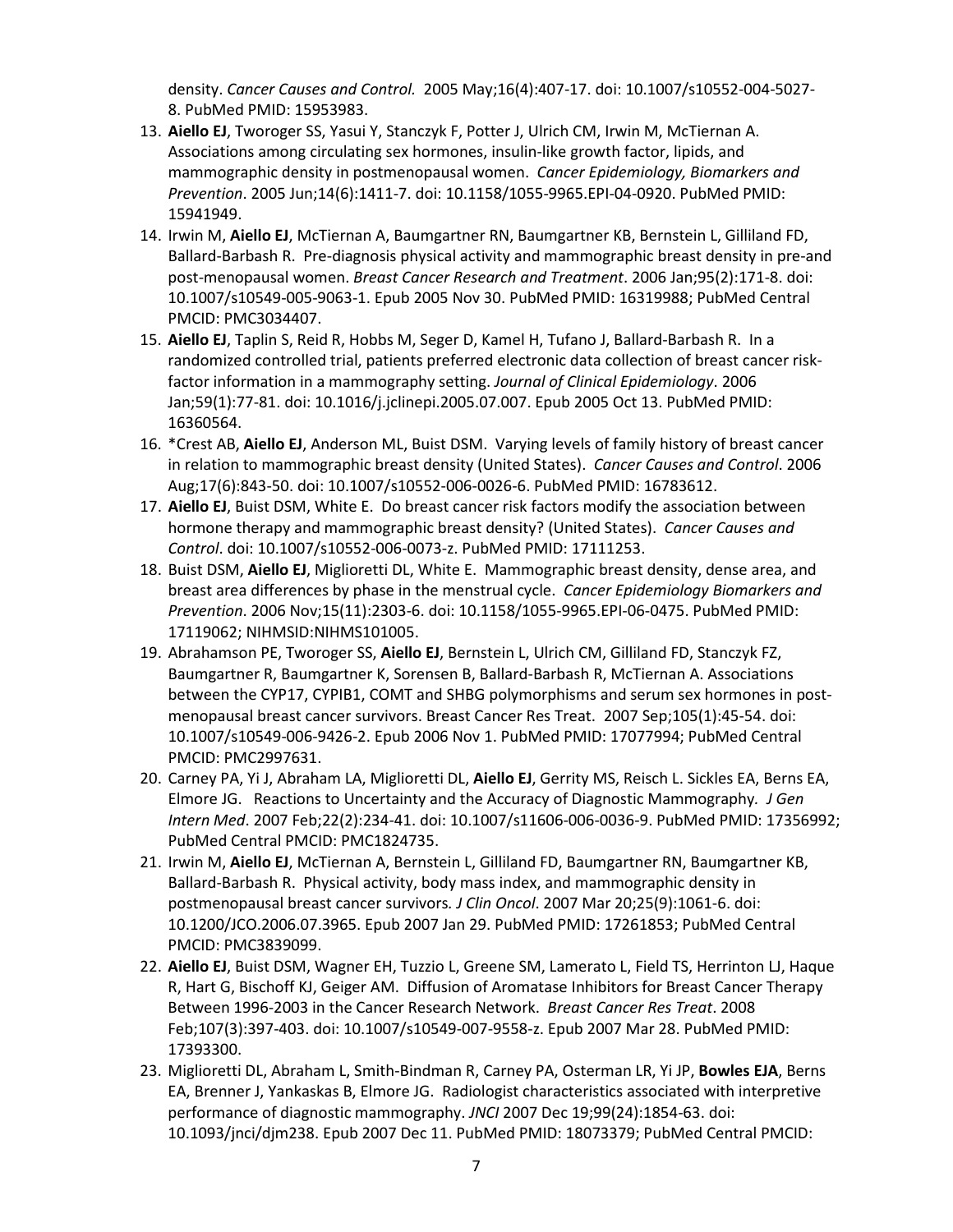PMC3144707.

- 24. **Bowles EJA**, Tuzzio L, Wiese C, Kirlin B, Greene SM, Wagner EH. Understanding high-quality cancer care – a summary of expert perspectives. *CANCER.* 2008 Feb 15;112(4):934-42. doi: 10.1002/cncr.23250. PubMed PMID: 18181099.
- 25. Atkinson C, Newton KM, **Bowles EJA**, Yong M, Lampe JW. Demographic, anthropometric, and lifestyle factors and dietary intakes in relation to daidzein-metabolizing phenotypes among premenopausal women in the United States. *The American Journal of Clinical Nutrition*. 2008 Mar;87(3):679-87. doi: 10.1093/ajcn/87.3.679. PubMed PMID: 18326607.
- 26. **Bowles EJA**, Miglioretti DL, Sickles E, Abraham L, Carney P, Yankaskas B, Elmore JG. Accuracy of short-interval follow-up mammograms by patient and radiologist characteristics. *American Journal of Roentgenology.* 2008 May;190(5):1200-8. doi: 10.2214/AJR.07.3041. PubMed PMID: 18430832; PubMed Central PMCID: PMC3148073.
- 27. \*Welsh ML, Buist DSM, **Bowles EJA,** Anderson, ML, Elmore JG, Li, CI. Population-based estimates of the relation between breast cancer risk, tumor subtype, and family history. *Breast Cancer Research and Treatment*. 2009 Apr;114(3):549-58. doi: 10.1007/s10549-008-0026-1. Epub 2008 Apr 25. PubMed PMID: 18437558; PubMed Central PMCID: PMC2692346.
- 28. Atkinson C, Newton KM, **Bowles EJA**, Lehman CD, Stanczyk FZ, Westerlind KC, Li L, Lampe JW. Daidzein-metabolizing phenotypes in relation to mammographic breast density among premenopausal women in the United States. *Breast Cancer Research and Treatment.* 2008 Sep 28.
- 29. Geller B, **Bowles EJA**, Sohng HY, Brenner JR, Miglioretti DL, Carney PA, Elmore JG. Radiologists' performance and their enjoyment of interpreting screening mammograms. *American Journal of Roentgenology.* 2009 Feb; 192(2)361-9. doi: 10.2214/AJR.08.1647. PubMed PMID: 19155395; PubMed Central PMCID: PMC2824325.
- 30. Chubak J, **Bowles EJA**, Terry MB, Trentham-Dietz A, Buist DSM. Antidepressant medications and change in mammographic density in postmenopausal women. *Cancer Epidemiol Biomarkers Prev.* 2009 Feb; 18(2):676-9. doi: 10.1158/1055-9965.EPI-08-1017. Epub 2009 Feb 3. PubMed PMID: 19190163; PubMed Central PMCID: PMC2640441.
- 31. Yong M, Atkinson C, Newton KM, **Bowles EJA,** Stanczyk FZ, Westerlind KC, Hold VL, Schwartz SM, Leisenring WM, Lampe JW. Associations between endogenous sex hormone levels and mammographic and bone densities in premenopausal women. *Cancer Causes Control*. 2009 Sep;20(7):1039-53. doi: 10.1007/s10552-009-9321-3. Epub 2009 Mar 12. PubMed PMID: 19280356; PubMed Central PMCID: PMC2817944.
- 32. McTiernan A, Wang CY, Sorensen B, Xiao L, Buist DSM, **Bowles EJA**, White E, Rossing MA, Potter J, Urban N. No effect of aspirin on mammographic density in a randomized controlled clinical trial. *Cancer Epidemiol Biomarkers Prev.* 2009 May; 18(5):1524-30. doi: 10.1158/1055-9965.EPI-08-1088. PubMed PMID: 19423529; PubMed Central PMCID: PMC2689709.
- 33. **Bowles EJA**, Geller BM. Best ways to provide feedback to radiologists on mammography performance. *American Journal of Roentgenology.* 2009 Jul;193(1):157-64. doi: 10.2214/AJR.08.2051. PubMed PMID: 19542408; PubMed Central PMCID: PMC2714544*.*
- 34. Abraham L, Geller BM, Yankaskas BC, **Bowles EJA**, Karliner LS, Taplin SH, Miglioretti DL. Accuracy of self-reported breast cancer among women undergoing mammography. *Breast Cancer Res Treat*. 2009 Dec;118(3):583-92. doi: 10.1007/s10549-009-0375-4. Epub 2009 Mar 20. PubMed PMID: 19301119; PubMed Central PMCID: PMC2784159.
- 35. **Bowles EJA**, Tuzzio L, Ritzwoller DP, Ross T, Wagner EH, Neslund-Dudas C, Altschuler A, Quinn V, Hornbrook M, Nekhlyudov L. Accuracy and complexities of using automated clinical data for capturing chemotherapy administrations: implications for future research. *Medical Care.* 2009 Oct;47(10):1091-7. doi: 10.1097/MLR.0b013e3181a7e569. PubMed PMID: 19648826; PubMed Central PMCID: PMC2764807.
- 36. Buist DSM, Anderson ML, Reed SD, **Bowles EJA**, Fitzgibbons ED, Gandara JC, Seger D, Newton KM. Short-term hormone therapy suspension and mammography recall: a randomized trial.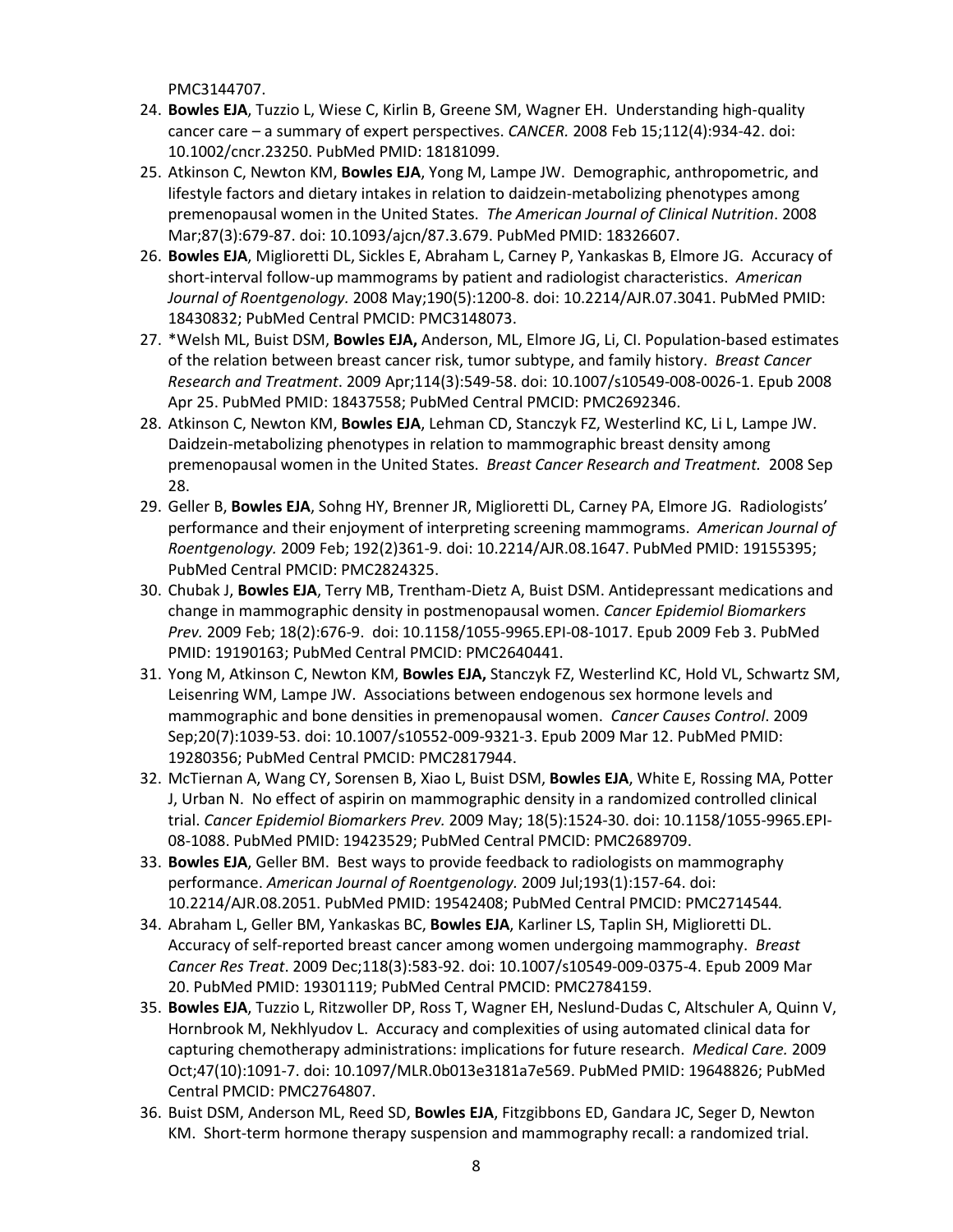*Annals of Internal Medicine.* 2009 Jun 2; 150(11): 752-65. doi: 10.7326/0003-4819-150-11- 200906020-00003. PubMed PMID: 19487710; PubMed Central PMCID: PMC2803099.

- 37. Reed SD, Buist DSM, Anderson ML, **Bowles EJA**, Fitzgibbons D, Seger D, Newton KM. Short-term (1-2 months) Hormone Therapy Cessation Before Mammography. *Menopause*. 2009 Nov-Dec;16(6):1125-31. doi: 10.1097/gme.0b013e3181a5ce60. PubMed PMID: 19455069; PubMed Central PMCID: PMC2783807.
- 38. Carney PA, Kettler M, Cook AJ, Geller BM, Karliner L, Miglioretti DL, **Bowles EJA**, Buist DS, Gallagher TH, Elmore JG. An Assessment of the Likelihood, Frequency, and Content of Verbal Communication Between Radiologists and Women Receiving Screening and Diagnostic Mammography. *Academic Radiology*. 2009 Sep;16(9):1056-63. doi: 10.1016/j.acra.2009.02.023. Epub 2009 May 12. PubMed PMID: 19442539; PubMed Central PMCID: PMC2746626.
- 39. Cook AJ, Elmore JG, Miglioretti DL, Sickles EA, **Bowles EJA**, Cutter GR, Carney PA. Decreased accuracy in interpretation of community-based screening mammography for women with multiple clinical risk factors. *Journal of Clinical Epidemiology* 2010 Apr;63(4):441-51. doi: 10.1016/j.jclinepi.2009.06.008. Epub 2009 Sep 9. PubMed PMID: 19744825; PubMed Central PMCID: PMC2837135.
- 40. **Bowles EJA**, Sickles EA, Miglioretti DL, Carney PA, Elmore JG. Recommendation for short-interval follow-up examinations after a probably benign assessment: is clinical practice consistent with BI-RADS guidance? *AJR Am J Roentgenol*. 2010 Apr;194(4):1152-9. doi: 10.2214/AJR.09.3064. PubMed PMID: 20308525; PubMed Central PMCID: PMC2861652.
- 41. Yong M, Schwartz SM, Atkinson C, Makar KW, Thomas SS, Newton KM, **Bowles EJA**, Holt VL, Leisenring WM, Lampe JW. Associations between polymorphisms in glucuronidation and sulfation enzymes and mammographic breast density in premenopausal women in the United States. *Cancer Epidemiol Biomarkers Prev.* 2010 Feb;19(2):537-46. doi: 10.1158/1055-9965.EPI-09-0898. PubMed PMID: 20142249; PubMed Central PMCID: PMC2820123.
- 42. **Bowles EJA**, Anderson ML, Reed SD, Newton KM, Fitzgibbons ED, Seger D, Buist DS. Mammographic breast density and tolerance for short-term postmenopausal hormone therapy suspension. J Womens Health (Larchmt). 2010 Aug;19(8):1467-74. doi: 10.1089/jwh.2009.1681. PubMed PMID: 20575711; PubMed Central PMCID: PMC2941404.
- 43. Elmore JG, **Bowles EJA**, Geller B, Oster NV, Carney PA, Miglioretti DL, Buist DM, Kerlikowske K, Sickles EA, Onega T, Rosenberg RD, Yankaskas BC. Radiologists' Attitudes and Use of Mammography Audit Reports. *Academic Radiology* 2010 Jun;17(6):752-60. doi: 10.1016/j.acra.2010.02.010. PubMed PMID: 20457418; PubMed Central PMCID: PMC2894027.
- 44. Phipps AI, Ichikawa L**, Bowles EJA**, Carney PA, Geller BM, Kerlikowske K, Miglioretti DL**,** Buist DS, for the Breast Cancer Surveillance Consortium. Defining menopausal status in epidemiologic studies: an applied comparison of multiple approaches and their effects on breast cancer rates. *Maturitas.* 2010 Sep;67(1):60-6.
- 45. De Roos AJ, Deeg HJ, Onstad L, Kopecky KJ, **Bowles EJA**, Yong M, Fryzeck J, Davis S. Incidence of Myelodysplastic Syndromes (MDS) within a Non-Profit Health Care System in Western Washington State, 2005-2006. *American Journal of Hematology* 2010 Oct;85(10):765-70. doi: 10.1002/ajh.21828. PubMed PMID: 20815079.
- 46. Onega T, **Bowles EJA**, Miglioretti DL, Carney PA, Geller BM, Yankaskas BC, Kerlikowske K, Sickles EA, Elmore JG. Radiologists' perceptions of computer aided detection versus double reading for mammography interpretation. *Academic Radiology* 2010;17(10):1217-26. doi: 10.1016/j.acra.2010.05.007. PubMed PMID: 20832024; PubMed Central PMCID: PMC3149895.
- 47. Wagner WH, **Bowles EJA**, Greene SM, Tuzzio L, Wiese CJ, Kirlin B, Clauser SB. The quality of cancer patient experience: perspectives of patients, family members, providers, and experts. *Quality and Safety in Health Care* 2010 Dec;19(6):484-9. doi: 10.1136/qshc.2010.042374. PubMed PMID: 21127109.
- 48. Carney PA, Geller BM, Sickles EA, Miglioretti DL, **Bowles EJA**, Abraham L, Feig SA, Brown D, Cook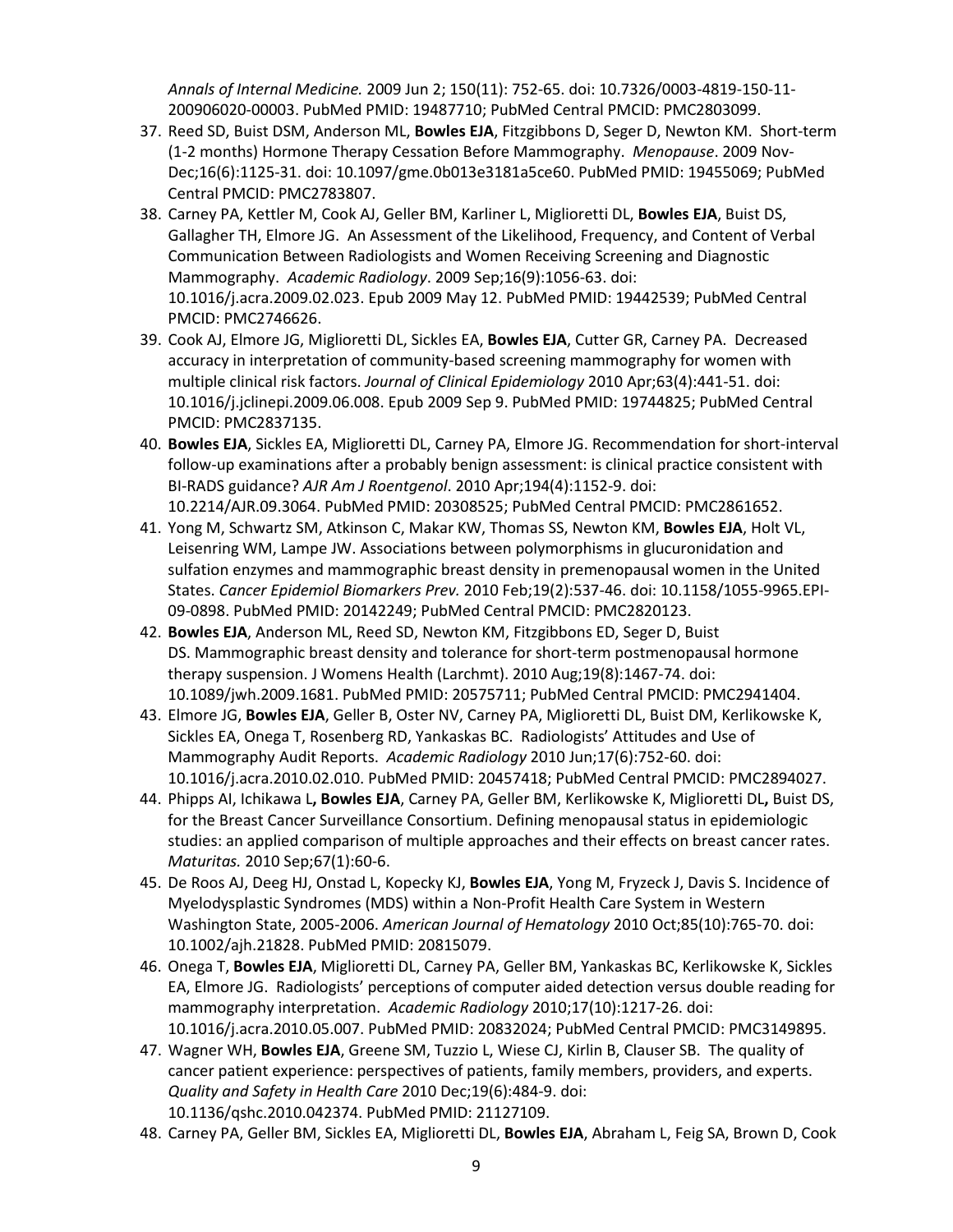AJ, Yankaskas BC, Elmore JG. Feasibility and satisfaction with a tailored web-based audit intervention for recalibrating radiologists' thresholds for conducting additional work-up. Acad Radiol. 2011 Mar;18(3):369-76. doi: 10.1016/j.acra.2010.10.011. Epub 2010 Dec 30. PubMed PMID: 21193335; PubMed Central PMCID: PMC3034778.

- 49. Newton KM, Anderson ML, Reed SD, **Bowles EJA**, Buist DSM. Factors associated with noncompliance with hormone therapy cessation before screening mammography. *Climacteric*. 2011 Apr; 14(2):268-74.
- 50. Wernli KJ, **Bowles EJA**, Haneuse S, Elmore JG, Buist DSM. Timing of follow-up after abnormal screening and diagnostic mammograms. *Am J Managed Care.* 2010 Feb; 17(2):162-7. PubMed PMID: 21473665; PubMed Central PMCID: PMC3151253.
- 51. Sprague BL, Trentham-Dietz A, Gangnon RE, Buist DSM, Burnside ES, **Bowles EJA,** Stanczyk FZ, SisneyGS. Circulating sex hormones and mammographic breast density among postmenopausal women. *Hormones and Cancer* 2011 Feb 1; 2(1):62-72. doi: 10.1007/s12672-010-0056- 0. PubMed PMID: 21318123; PubMed Central PMCID: PMC3035325.
- 52. Loo LWM, Wang Y, Flynn EM, Lund MJ, **Bowles EJA**, Buist DSM, Liff JM, Flagg EW, Coates RJ, Eley JW, Hsu L, Porter PL. Genome-wide copy number alterations in subtypes of invasive breast cancers in young white and African-American women. *Breast Cancer Res Treatment*. 2011 May; 127(1):297-308. doi: 10.1007/s10549-010-1297-x. Epub 2011 Jan 25. PubMed PMID: 21264507; PubMed Central PMCID: PMC3224104.
- 53. Adams SV, Newcomb PA, Shafer MM, Atkinson C, **Bowles EJA,** Newton KM, Lampe JW. Sources of Cadmium Exposure Among Healthy Premenopausal Women. *Science of the Total Environment*. 2011 Apr 1; 409(9):1632-7. doi: 10.1016/j.scitotenv.2011.01.037. Epub 2011 Feb 17. PubMed PMID: 21333327; PubMed Central PMCID: PMC3056571.
- 54. Carney PA, **Bowles EJA**, Sickles EA, Geller BM, Feig SA, Jackson S, Brown D, Cook A, Yankaskas BC, Miglioretti DL, Elmore JG. Using a tailored web-based intervention to set goals to reduce unnecessary recall*. Acad Radiol*. 2011 Apr; 18(4):495-503. doi: 10.1016/j.acra.2010.11.017. Epub 2011 Jan 20. PubMed PMID: 21251856; PubMed Central PMCID: PMC3065970.
- 55. Adams SV, Newcomb PA, Shafer MM, Atkinson C, **Bowles EJA**, Newton KM, Lampe JW. Urinary Cadmium and Mammographic Density in Premenopausal Women. *Breast Cancer Res Treatment*. 2011 Aug; 128(3):837-44. doi: 10.1007/s10549-011-1383-8. Epub 2011 Feb 15. PubMed PMID: 21327468; PubMed Central PMCID: PMC3115389.
- 56. Carney PA, Cook AJ, Miglioretti DL, Feig SA, **Bowles EJA,** Geller BM, Kerlikowske K, Kettler M, Onega T, Elmore JG. Use of clinical history affects accuracy of interpretive performance of screening mammography. *Journal of Clinical Epidemiology.* 2012 Feb; 65(2):219-30. doi: 10.1016/j.jclinepi.2011.06.010. Epub 2011 Oct 15. PubMed PMID: 22000816; PubMed Central PMCID: PMC3253253.
- 57. Clauser SB, Wagner EH, **Bowles EJA,** Tuzzio L, Greene SM. Improving modern cancer care through information technology. *Am J Prev Med* 2011;40(5S2):S198 –S207. doi: 10.1016/j.amepre.2011.01.014. Review. PubMed PMID: 21521595; PubMed Central PMCID: PMC3119205.
- 58. Tom SE**,** Anderson ML**,** Landis CA, **Bowles EJA**, Woods NF, Reed SD**,** Newton KM**,** Buist DS**.** Sleep problems after short-term hormone therapy suspension: secondary analysis of a randomized trial. *Menopause.* 2011 Nov;18(11):1184-90. doi: 10.1097/gme.0b013e31821d6d33. PubMed PMID: 21785373; PubMed Central PMCID: PMC3203993.
- 59. Newton KM, Anderson ML, Reed SD, **Bowles EJA**, Buist DS. Factors associated with noncompliance with hormone therapy cessation before screening mammography. Climacteric. 2011 Apr;14(2):268-74. doi: 10.3109/13697137.2010.520172. Epub 2010 Oct 27. PubMed PMID: 20979462.
- 60. \*Lowry S, **Bowles EJA**, Anderson M, Buist DSM. Predictors of breast density change after hormone therapy cessation: results from a randomized trial. *Cancer Epidemiology Biomarkers and Prevention*, 2011 Oct; 20(10):2309-12.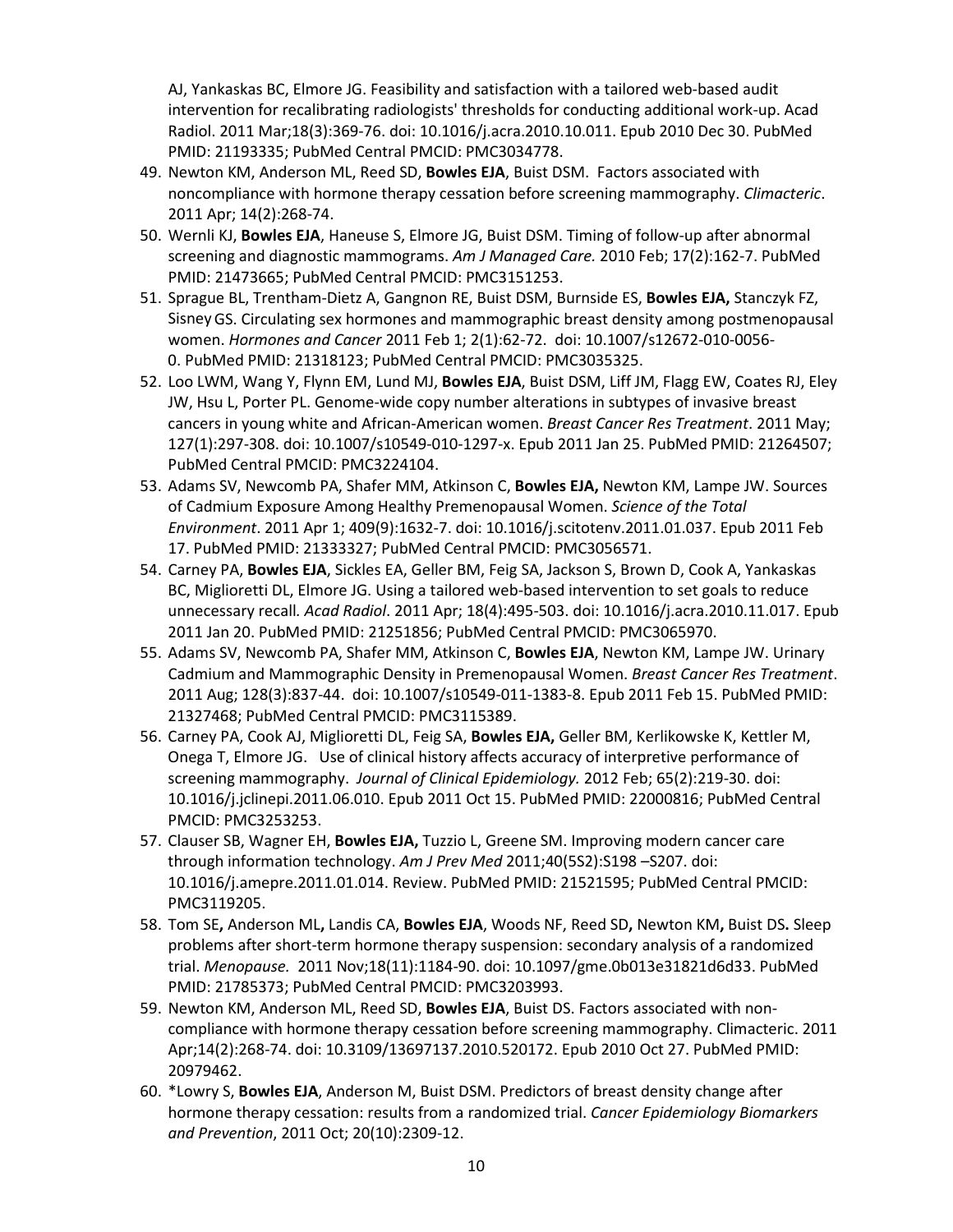- 61. Sprague BL, Trentham-Dietz A, Gangnon RE, Buist DS, Burnside ES**, Bowles EJA,** Stanczyk FZ, Sisney GS, Skinner HG. The Vitamin D pathway and mammographic breast density among postmenopausal women. *Breast Cancer Res Treat*. 2012 Jan; 131(1):255-65. doi: 10.1007/s10549-011-1726-5. Epub 2011 Aug 17. PubMed PMID: 21847642; PubMed Central PMCID: PMC3250989.
- 62. Delate T, Witt DM, Ritzwoller D, Weeks JC, Kushi L, Hornbrook MC, **Bowles EJA**, Schrag D. Outpatient use of low-molecular weight heparin monotherapy for first-line treatment of venous thromboembolism in advanced cancer. *The Oncologist*, 2012;17(3):419-27
- 63. **Bowles EJA**, Buist DSM, Chubak J, Yu O, Johnson J, Chestnut J, Boudreau DM. Endocrine therapy initiation from 2001 through 2008 varies by age of breast cancer diagnosis and tumor size. *Journal of Oncology Practice*. 2012 Mar;8(2):113-20. doi: 10.1200/JOP.2011.000417. Epub 2012 Feb 21. PubMed PMID: 23077439; PubMed Central PMCID: PMC3457815.
- 64. McCahill LE, Single R, **Bowles EJA**, Feigelson HS, James TA, Barney T, Engel JM, Onitilo AA. Variability in re-excision following breast conservation surgery. *JAMA*, 2012; 307(5):467-475.
- 65. Buist DSM, Walker R, **Bowles EJA**, Carney PA, Taplin SH, Onega T, Kerlikowske K, Clinton W, Miglioretti DL. Screening mammography use among current, former, and never hormone therapy users may not explain recent declines in breast cancer incidence. *Cancer Epidemiology Biomarkers and Prevention*, 2012 May; 21(5):720-7. doi: 10.1158/1055-9965.EPI-11-1115. Epub 2012 Feb 1. PubMed PMID: 22301831; PubMed Central PMCID: PMC3348383.
- 66. Delate T, **Bowles EJA**, Pardee R, Wellman RD, Habel LA, Yood MU, Nekhlyudov L, Goddard KA, Davis RL, McCarty CA, Onitilo AA, Feigelson HS, Freml J, Wagner E. Validity of eight integrated healthcare delivery organizations' administrative clinical data to capture breast cancer chemotherapy exposure. *Cancer Epidemiology Biomarkers and Prevention*, 2012 Apr; 21(4);673- 80. doi: 10.1158/1055-9965.EPI-11-1075. Epub 2012 Feb 15. PubMed PMID: 22337532; PubMed Central PMCID: PMC3319397.
- 67. Ritzwoller DP, Carroll N, Delate T, O'Keefe-Rossetti M, Fishman PA, Loggers ET, **Bowles EJA**, Elston-Lefata J, Hornbrook MC. Validation of Electronic Data on Chemotherapy and Hormone Therapy Use in HMOs. *Medical Care*. 2012 Apr 23. doi: 10.1097/MLR.0b013e31824def85. PubMed PMID: 22531648; PubMed Central PMCID: PMC3406224.
- 68. McCahill LE, Single RM, **Bowles EJA**, Feigelson HS, James TA, Barney T, Engel JM, Onitilo AA. Variability in reexcision following breast conservation surgery. JAMA. 2012 Feb 1;307(5):467-75. doi: 10.1001/jama.2012.43. PubMed PMID: 22298678.
- 69. Reding KW, Atkinson C, Westerlind KC, Stanczyck F, **Bowles EJA**, Yong M, Newton KM, Lampe JW. Fruit intake associated with urinary estrogen metabolites in healthy premenopausal women. *Open Journal of Preventive Medicine*, 2012 Feb 23; 2(1). doi: 10.4236/ojpm.2012.21001. PubMed PMID: 24307982; PubMed Central PMCID: PMC3845414.
- 70. Delate T, Witt DM, Ritzwoller D, Weeks JC, Kushi L, Hornbrook MC, **Bowles EJA**, Schrag D. Outpatient use of low molecular weight heparin monotherapy for first-line treatment of venous thromboembolism in advanced cancer. Oncologist. 2012;17(3):419-27. doi: 10.1634/theoncologist.2011-0323. Epub 2012 Feb 14. PubMed PMID: 22334451; PubMed Central PMCID: PMC3316928.
- 71. **Bowles EJA**, Feigelson HS, Barney T, Broecker K, Sterrett A, Bischoff K, Engel J, Gundersen G, Sheehey-Jones J, Single R, Onitilo A, James TA, McCahill LE. Improving Quality of Breast Cancer Surgery Through Development of a National Breast Cancer Surgical Outcomes (BRCASO) Research Database. *BMC Cancer*, 2012 Apr 3; 12(1):136. doi: 10.1186/1471-2407-12- 136. PubMed PMID: 22472011; PubMed Central PMCID: PMC3350402.
- 72. \*Lowry SJ, Loggers ET, **Bowles EJA**, Wagner EH. Evidence gaps in advanced cancer care: community-based clinicians' perspectives and priorities for CER. Am J Manag Care. 2012 May;18(5 Spec No. 2):SP77-83. PubMed PMID: 22693985; PubMed Central PMCID: PMC6205164.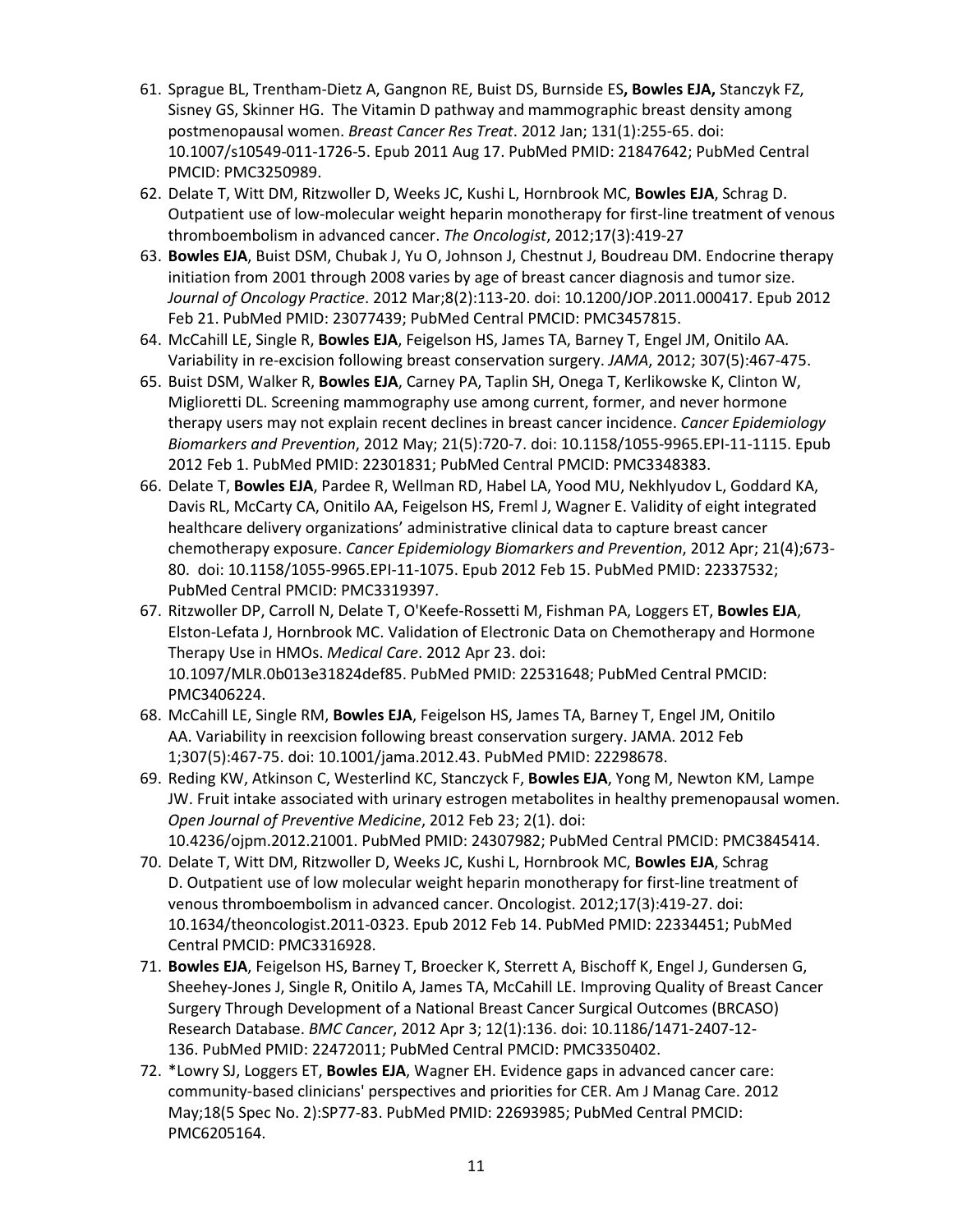- 73. **Bowles EJA**, Boudreau DM, Chubak J, Yu O, Fujii M, Chestnut J, Buist DSM. Patient-reported discontinuation of endocrine therapy and related adverse effects among women with earlystage breast cancer. *Journal of Oncology Practice,* Nov 1, 2012: e149-e157. doi: 10.1200/JOP.2012.000543. Epub 2012 Jul 17. PubMed PMID: 23598850; PubMed Central PMCID: PMC3500489.
- 74. **Bowles EJA**, Wellman R, Feigelson HS, Onitilo AA, Freedman AN, Delate T, Allen LA, Nekhlyudov L, Goddard KAB, Davis RL, Habel LA, Yood MU, McCarty C, Magid DJ, Wagner EH. Risk of heart failure in breast cancer patients after anthracycline and trastuzumab treatment: a retrospective cohort study. *JNCI*, 2012 Sep 5; 104(17):1293-305. doi: 10.1093/jnci/djs317. PubMed PMID: 22949432; PubMed Central PMCID: PMC3433392.
- 75. Allen LA, Yood MU, Wagner EH, **Bowles EJA**, Pardee R, Wellman R, Habel L, Nekhlyudov L, Davis RL, Onitilo AA, Magid DJ, for the Pharmacovigilance Research Group. Performance of claimsbased algorithms for identifying heart failure and cardiomyopathy among patients diagnosed with breast cancer. *Medical Care.* 2014 May;52(5):e30-8. doi: 10.1097/MLR.0b013e31825a8c22. PubMed PMID: 22643199; PubMed Central PMCID: PMC3482414.
- 76. Romaire MA, **Bowles EJA,** Anderson ML, Buist DS. Comparative effectiveness of mailed reminder letters on mammography screening compliance. *Prev Med*, 2012 Aug;55(2):127-30. doi: 10.1016/j.ypmed.2012.05.009. Epub 2012 May 22. PubMed PMID: 22627089; PubMed Central PMCID: PMC3694128.
- 77. Ritzwoller DP, Carroll N, Delate T, Hornbrook MC, Kushi L, **Bowles EJA**, Freml JM, Huang K, Loggers ET. Patterns and predictors of first-line chemotherapy use among adults with advanced non-small cell lung cancer in the Cancer Research Network. *Lung Cancer*, 2012 Dec;78(3):245-52. doi: 10.1016/j.lungcan.2012.09.008. Epub 2012 Sep 27. PubMed PMID: 23022316; PubMed Central PMCID: PMC3490021.
- 78. \*Lowry SJ, Sprague BL, **Bowles EJA**, Hedman CJ, Hemming J, Hampton JM, Burnside ES, Sisney GA, Buist DS, Trentham-Dietz A. Mammographic breast density and serum phytoestrogen levels. *Nutr Cancer* 2012 Aug; 64(6):783-9. doi: 10.1080/01635581.2012.707279. Epub 2012 Aug 3. PubMed PMID: 22860715; PubMed Central PMCID: PMC4055295.
- 79. Goddard KA, **Bowles EJA,** Spencer Feigelson H, Habel LA, Alford SH, McCarty CA, Nekhlyudov L, Onitilo AA, Rahm AK, Webster JA. Utilization of HER2 genetic testing in a multi-institutional observational study. Am J Manag Care. 2012 Nov;18(11):704-12. PubMed PMID: 23198713; PubMed Central PMCID: PMC4061608.
- 80. Horner K, Ludman E, McCorkle R, Canfield E, Flaherty L, Min J, Miyoshi J, Lapham B, **Bowles EJA**, Wagner E. An oncology nurse navigator program designed to eliminate gaps in early cancer care. Clin J Oncol Nurs. 2013 Feb;17(1):43-8. doi: 10.1188/13.CJON.43-48. PubMed PMID: 23372095.
- 81. Feigelson HS, James TA, Single RM, Onitilo AA, **Bowles EJA,** Barney T, Bakerman JE, McCahill LE. Factors associated with the frequency of initial total mastectomy: Results of a multi-institutional study. J Am Coll Surg, 2013 May; 216(5):966-75. doi: 10.1016/j.jamcollsurg.2013.01.011. Epub 2013 Mar 13. PubMed PMID: 23490543; PubMed Central PMCID: PMC3678356.
- 82. Sprague BL, Trentham-Dietz A, Hedman CJ, Wang J, Hemming JDC,Hampton JM, Buist DSM, **Bowles EJA,** Sisney GS, Burnside ES. Circulating serum xenoestrogens and mammographic breast density. *Breast Cancer Research.* 2013 May 27;15(3):R45. doi: 10.1186/bcr3432. PubMed PMID: 23710608; PubMed Central PMCID: PMC4053153.
- 83. Wirtz HS, Buist DSM, Gralow JR, Barlow WE, Gray SL, Chubak J, Yu O, **Bowles EJA,** Fujii M, Boudreau DM. Frequent antibiotic use and second breast cancer events. Cancer Epidemiol Biomarkers Prev. 2013 Sep; 22(9):1588-99. doi: 10.1158/1055-9965.EPI-13-0454. Epub 2013 Jul 5. PubMed PMID: 23833124; PubMed Central PMCID: PMC3769442.
- 84. Onitilo AA, Onesti JK, Single RM, Engel JM, James TA, **Bowles EJA**, Feigelson HS, Barney T, McCahill LE. Utilization of neoadjuvant chemotherapy varies in the treatment of women with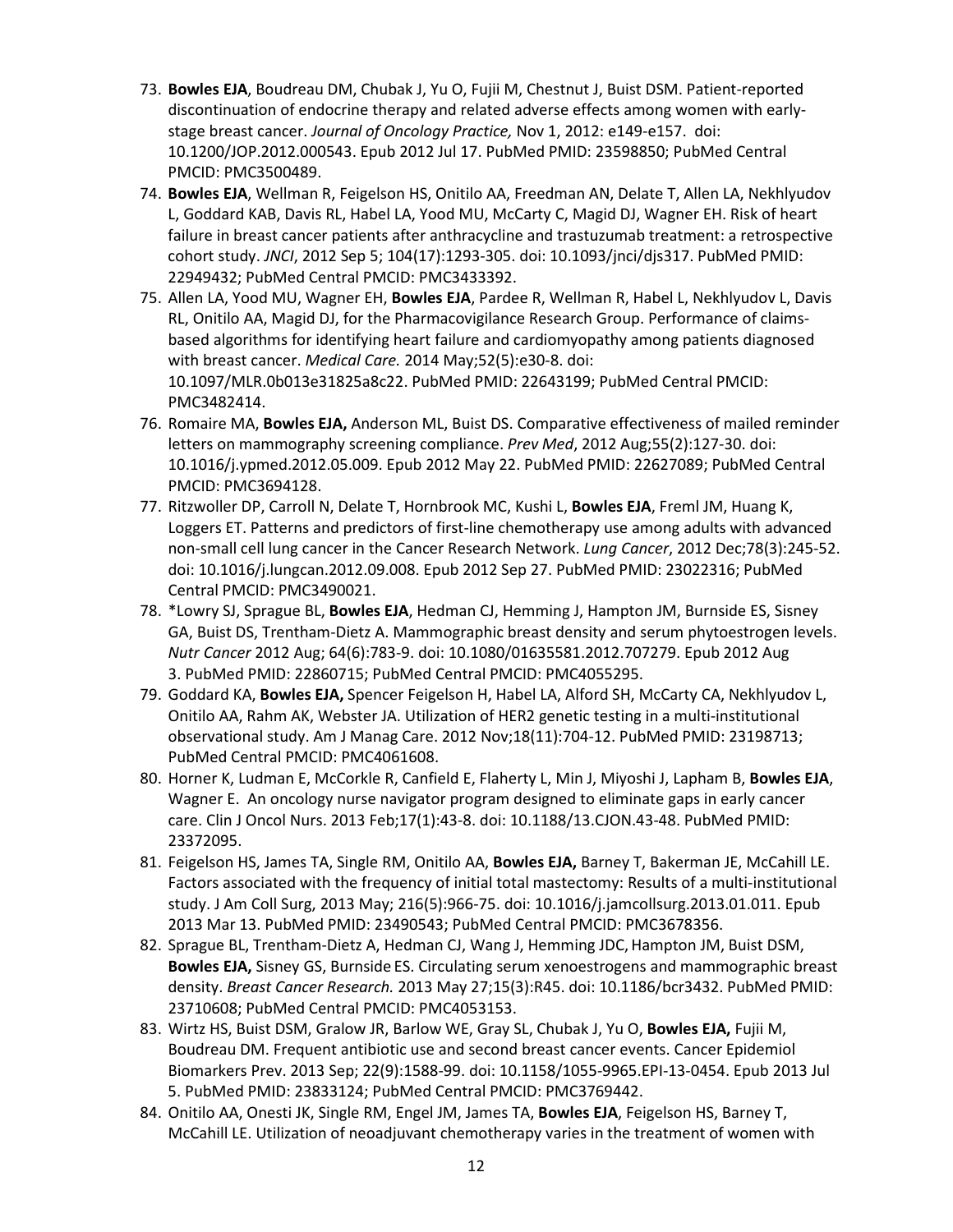invasive breast cancer. PLoS One, 2013 Dec 20;8(12):e84535. doi: 10.1371/journal.pone.0084535. eCollection 2013. PubMed PMID: 24376822; PubMed Central PMCID: PMC3869842.

- 85. Wagner EH, Ludman EJ, **Bowles EJA**, Penfold R, Reid RJ, Rutter CM, Chubak J, McCorkle R. Nurse navigators in early cancer care: A randomized controlled trial. J Clin Oncol. 2014 Jan 1;32(1):12- 8. doi: 10.1200/JCO.2013.51.7359. Epub 2013 Nov 25. PubMed PMID: 24276777; PubMed Central PMCID: PMC3867643.
- 86. Chubak J, **Bowles EJA**, Tuzzio L, Ludman E, Rutter CM, Reid RJ, Wagner E. Perspectives of cancer survivors on the role of different healthcare providers in an integrated delivery system. *Journal of Cancer Survivorship: Research and Practice.* 2014 Jun;8(2):229-38. doi: 10.1007/s11764-013- 0335-1. Epub 2013 Dec 19. PubMed PMID: 24352871; PubMed Central PMCID: PMC4016186.
- 87. Wirtz HS, Boudreau DM, Gralow JR, Barlow WE, Gray SL, **Bowles EJA**, Buist DSM. Factors associated with long-term adherence to surveillance mammography recommendations among breast cancer survivors. *Breast Cancer Res Treat*. 2014 Feb; 143(3):541-50. doi: 10.1007/s10549-013-2816-3. Epub 2014 Jan 10. PubMed PMID: 24407530; PubMed Central PMCID: PMC3935518.
- 88. Delate T, Won K, Carroll NM, Kushi L, Hornbrook M, **A Bowles EJA**, Menter A, Loggers ET, Ritzwoller D. Factors Associated with First-line Bevacizumab Use in Advanced, Non-Squamous, Non-Small Cell Lung Cancer. *J Cancer Research and Therapy*, 2014; 2(1):1-8. doi: 10.14312/2052- 4994.2014-1.
- 89. Ritzwoller D, Caroll NM, Delate T, Hornbrook M, Kushi L, **Bowles EJA**, Loggers ET, Menter A. Comparative effectiveness of adjunctive bevacizumab for advanced lung cancer: the Cancer Research Network Experience. *Journal of Thoracic Oncology* 2014 May;9(5):692-701. doi: 10.1097/JTO.0000000000000127. PubMed PMID: 24633407; PubMed Central PMCID: PMC5083067.
- 90. **Bowles EJA**, Wernli KJ, Gray HJ, Bogart A, Delate T, O'Keeffe-Rosetti M, Nekhlyudov L, Loggers ET. Diffusion of Intraperitoneal Chemotherapy in Women with Advanced Ovarian Cancer in Community Settings 2003-2008: The Effect of the NCI Clinical Recommendation. *Front Oncol*. 2014;4:43. doi: 10.3389/fonc.2014.00043. eCollection 2014. PubMed PMID: 24653978; PubMed Central PMCID: PMC3948091.
- 91. Boudreau D, Yu O, Chubak J, Wirtz HS, **Bowles EJA**, Fujii M, Buist DS. Comparative safety of cardiovascular medication use and breast cancer outcomes among women with early stage breast cancer. *Breast Cancer Res Treat*. 2014 Apr; 144(2):405-16. doi: 10.1007/s10549-014- 2870-5. Epub 2014 Feb 21. PubMed PMID: 24557337; PubMed Central PMCID: PMC3988288.
- 92. Jones SM, Ludman EJ, McCorkle R, Reid R, **Bowles EJA**, Penfold R, Wagner EH. A differential item function analysis of somatic symptoms of depression in people with cancer. J Affect Disord. 2015 Jan 1; 170:131-7. doi: 10.1016/j.jad.2014.09.002. Epub 2014 Sep 10. PubMed PMID: 25240839; PubMed Central PMCID: PMC4253856.
- 93. Nyante SJ, Sherman ME, Pfeiffer RM, Berrington de Gonzalez A, Brinton LA, **Bowles EJA**, Hoover RN, Glass A, Gierach GL. Prognostic significance of mammographic density change after initiation of tamoxifen therapy for ER-positive breast cancer. *J Natl Cancer Inst*. 2015 Feb 6; 107(3). doi: 10.1093/jnci/dju425. Print 2015 Mar. PubMed PMID: 25663687; PubMed Central PMCID: PMC4334825.
- 94. Gard CC, **Bowles EJA**, Miglioretti DL, Taplin SH, Rutter CM. Misclassification of breast imaging reporting and data system (BI-RADS) mammographic density and implications for breast density reporting legislation. *The Breast Journal*. 2015 Sep-Oct; 21 (5):481-9. doi: 10.1111/tbj.12443. Epub 2015 Jul 1. PubMed PMID: 26133090; PubMed Central PMCID: PMC4558212.
- 95. \*Gao H, **Bowles EJA**, Carrell DS, Buist DS. Using natural language processing to extract mammographic findings. *J Biomedical Informatics*. 2015 Apr; 54:77-84. doi: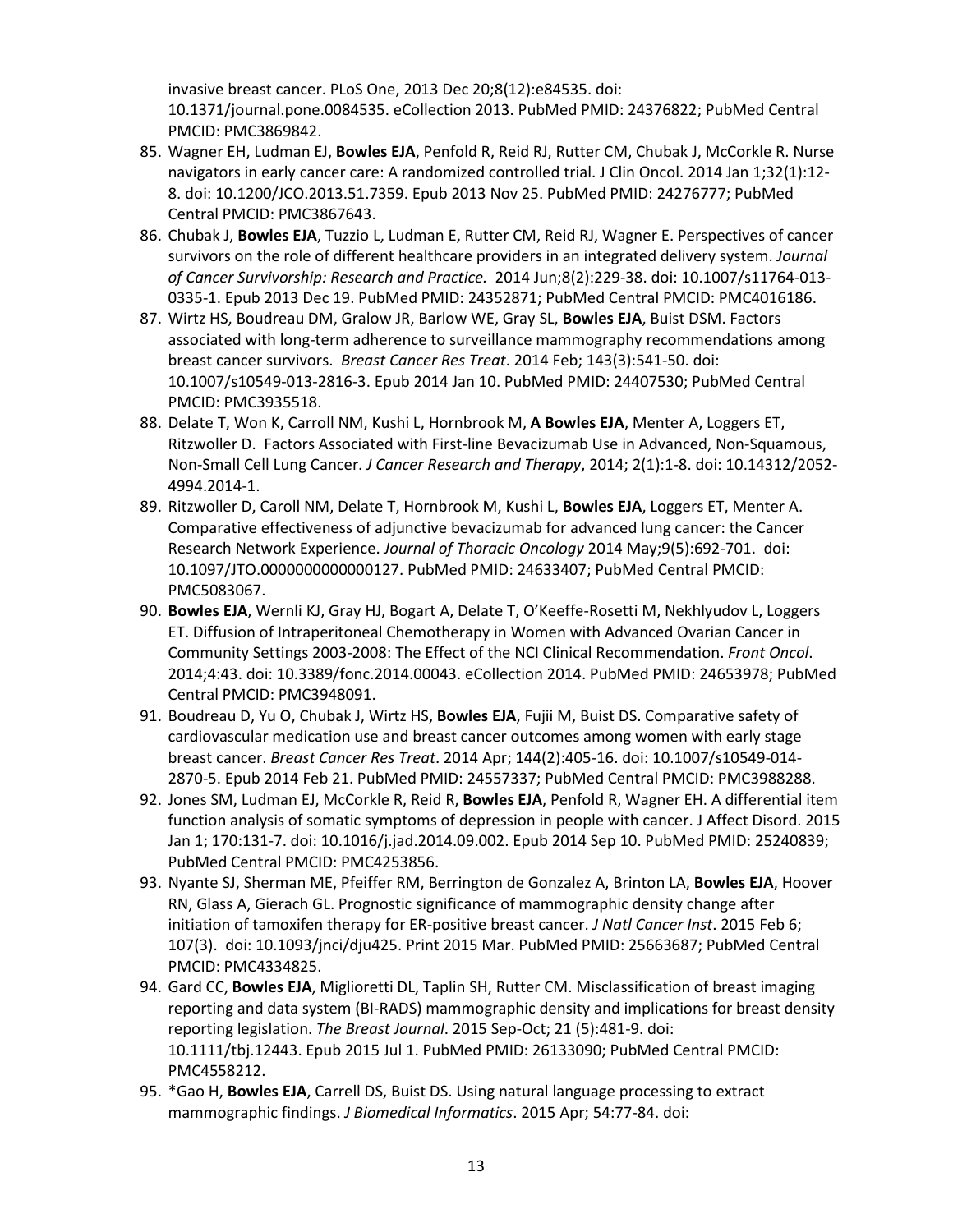10.1016/j.jbi.2015.01.010. Epub 2015 Feb 3. PubMed PMID: 25661260; PubMed Central PMCID: PMC4408241.

- 96. \*Wieneke AE, **Bowles EJA**, Cronkite D, Wernli KJ, Gao H, Carrell D, Buist DSM. Validation of natural language processing to extract breast cancer pathology procedures and results*. J Pathol Inform.* 2015 June 23;6:38. doi: 10.4103/2153-3539.159215. eCollection 2015. PubMed PMID: 26167382; PubMed Central PMCID: PMC4485196.
- 97. Carroll NM, Delate T, Menter A, Hornbrook MC, Kushi L, **Bowles EJA**, Loggers ET, Ritzwoller DP. Use of bevacizumab in community settings: Toxicity profile and risk of hospitalization in patients with advanced non-small-cell lung cancer. J Oncol Pract. 2015 Sep; 11(5):356-62. doi: 10.1200/JOP.2014.002980. Epub 2015 Jun 9. PubMed PMID: 26060223; PubMed Central PMCID: PMC4575400.
- 98. Ludman EJ, McCorkle R, **Bowles EA**, Rutter CM, Chubak J, Tuzzio L, Jones S, Reid RJ, Penfold R, Wagner EH. Do depressed newly diagnosed cancer patients differentially benefit from nurse navigation? Gen Hosp Psychiatry. 2015 May-Jun; 37(3):236-9. doi: 10.1016/j.genhosppsych.2015.02.008. Epub 2015 Feb 28. PubMed PMID: 25835508; PubMed Central PMCID: PMC4442728.
- 99. **Bowles EJA**, Larson EB, Pong RP, Walker RL, Anderson ML, Yu O, Gray SL, Crane PK, Dublin S. Anesthesia exposure and risk of dementia and Alzheimer's disease: a prospective study. *J Am Geriatr Soc*. 2016 Mar; 64(3):602-7. doi: 10.1111/jgs.14024. Epub 2016 Feb 11. PubMed PMID: 26865152; PubMed Central PMCID: PMC4803643.
- 100. Nyante SJ, Sherman ME, Pfeiffer RM, Berrington de Gonzalez A, Brinton LA, **Bowles EJA,** Hoover RN, Glass A, Gierach GL. Longitudinal change in mammographic density among ER-positive breast cancer patients using tamoxifen. *CEBP* 2016 Jan;25(1):212-6.
- 101. Chubak J, **Bowles EJA**, Yu O, Buist DS, Fujii M, Boudreau DM. Breast cancer recurrence in relation to antidepressant use. *Cancer Causes Control*. 2016 Jan;27(1):125-36. doi: 10.1007/s10552-015-0689-y. Epub 2015 Oct 30. PubMed PMID: 26518198; PubMed Central PMCID: PMC4913547.
- 102. Nichols HB, **Bowles EJA**, Islam J, Madziwa L, Sturmer T, Tran D-T, Buist DSM. Tamoxifen initiation after ductal carcinoma in situ. *Oncologist.* 2016 Feb; 21(2):134-40. doi: 10.1634/theoncologist.2015-0310. Epub 2016 Jan 14. PubMed PMID: 26768485; PubMed Central PMCID: PMC4746086.
- 103. Mullooly M, Pfeiffer RM, Nyante SJ, Heckman-Stoddard BM, Perloff M, Jatoi I, Brinton LA, **Bowles EJA**, Hoover RN, Glass A, Berrington de Gonzalez A, Sherman ME, Gierach GL. Mammographic density as a biosensor of tamoxifen effectiveness in adjuvant endocrine treatment of breast cancer: opportunities and implications. *JCO*. 2016 Mar 28. 2016 Jun 20;34(18):2093-7. doi: 10.1200/JCO.2015.64.4492. Epub 2016 Mar 28. PubMed PMID: 27022110; PubMed Central PMCID: PMC4962703.
- 104. **Bowles EJ**, Gao H, Brandzel S, Bradford SC, Buist DS. Comparative effectiveness of two outreach strategies for cervical cancer screening. Prev Med. 2016 May; 86:19-27. doi: 10.1016/j.ypmed.2016.01.016. Epub 2016 Jan 25. PubMed PMID: 26820221; PubMed Central PMCID: PMC4902104.
- 105. Brandzel S, Chang E, Tuzzio L, Campbell C, Coronado N, **Bowles EJA**, Bradford SC, Buist DS. Latina and Black/African American women's perspectives on cancer screening and cancer screening reminders. *J Racial Ethn Health Disparities*. 2016 Nov 18;. doi: 10.1007/s40615-016- 0304-2. [Epub ahead of print] PubMed PMID: 27864808; PubMed Central PMCID: PMC5436953.
- 106. Buist DSM, Gao H, Anderson ML, Onega T, Brandzel S, Rabelhofer RA, Bradford SC, **Bowles EJA**. Breast cancer screening outreach effectiveness: mammogram-specific reminders vs comprehensive preventive services birthday letters. Prev Med. 2017 Sep;102:49-58. doi: 10.1016/j.ypmed.2017.06.028. Epub 2017 Jun 24. PubMed PMID: 28655547; PubMed Central PMCID: PMC5638650.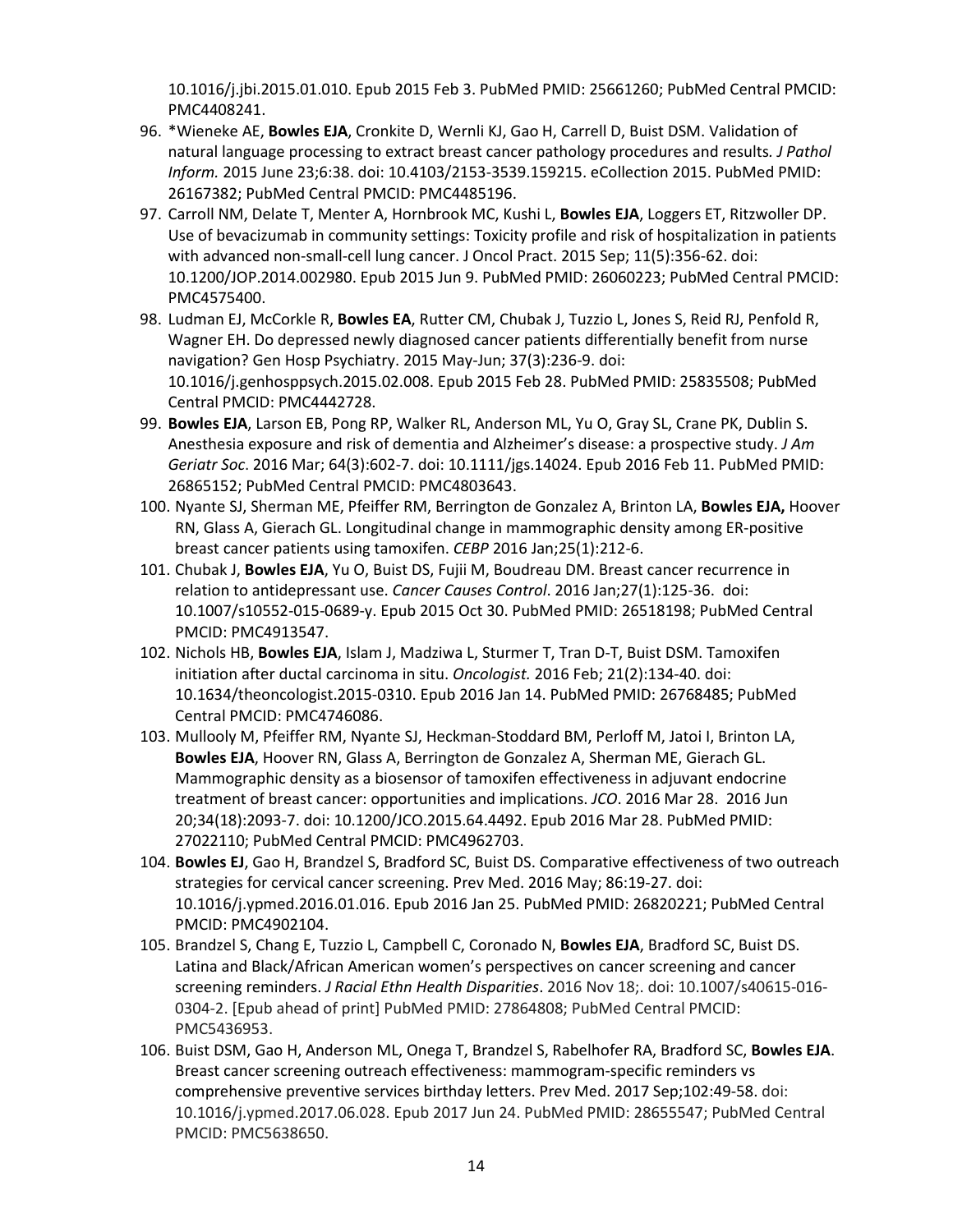- 107. Lin JS, **Bowles EJA,** Williams SB, Morrison CC. Screening for thyroid cancer: updated evidence report and systematic review for the US Preventive Services Task Force. *JAMA* 2017 May 9;317(18):1888-1903. doi: 10.1001/jama.2017.0562. Review. PubMed PMID: 28492904.
- 108. **Bowles EJA,** Walker RL, Anderson ML, Dublin S, Crane PK, Larson EB. Risk of Alzheimer's disease following a cancer diagnosis. PLOS ONE. 2017 Jun 20;12(6):e0179857. doi: 10.1371/journal.pone.0179857. eCollection 2017. PubMed PMID: 28632787; PubMed Central PMCID: PMC5478144.
- 109. Gray SL, Walker R, Dublin S, Yu O, **Bowles EJA**, Anderson ML, Crane PK, Larson EB. Proton pump inhibitor use and dementia risk. *J Am Geriatr Soc* 2018 Feb; 66(2):247-253. doi: 10.1111/jgs.15073. Epub 2017 Nov 14. PubMed PMID: 29134629; PubMed Central PMCID: PMC5809315.
- 110. Brandzel SD, **Bowles EJA,** Wieneke A, Bradford SC, Kimbel K, Goa H, Buist DSM. Cancer screening reminders: addressing the spectrum of patient preferences. Perm J. 2017; 21:17- 051. doi: 10.7812/TPP/17-051. PubMed PMID: 29035189; PubMed Central PMCID: PMC5638633.
- 111. Brentnall AR, Cuzick J, Buist DSM, **Bowles EJA**. Long-term accuracy of breast cancer risk assessment combining classical factors and breast density: a cohort study. JAMA Oncology 2018 Sep; 4(9):e180174. doi: 10.1001/jamaoncol.2018.0174. Epub 2018 Sep 13. PubMed PMID: 29621362; PubMed Central PMCID: PMC6143016.
- 112. Chubak J, Yu O, Ziebell RA, **Bowles EJA**, Sterrett AT, Fujii MM, Boggs JM, Burnett-Hartman AN, Boudreau DM, Chen L, Floyd JS, Ritzwoller DP, Hubbard RA. Risk of colon cancer recurrence in relation to diabetes. Cancer Causes Control. 2018 Nov;29(11):1093-1103. doi: 10.1007/s10552- 018-1083-3. Epub 2018 Sep 22. PubMed PMID: 30244297; PubMed Central PMCID: PMC6230488.
- 113. Sprague BL, Kerlikowske K, Bowles EJA, Rauscher GH, Lee CI, Tosteson ANA, Miglioretti DL. Trends in Clinical Breast Density Assessment From the Breast Cancer Surveillance Consortium. J Natl Cancer Inst. 2019 Jun 1;111(6):629-632. doi: 10.1093/jnci/djy210. PubMed PMID: 30624682; PubMed Central PMCID: PMC6579740.
- 114. Knerr S, **Bowles EJA**, Leppig KA, Buist DSM, Gao H, Wernli KJ. Trends in BRCA test utilization in an integrated health system, 2005-2015. Journal of the National Cancer Institute 2019 Feb 8, 111(8):795-802.
- 115. Brooks GA, Uno H, **Bowles EJA,** Menter AR, O'Keeffe Rosetti M, Tosteson ANA, Ritzwoller DP, Schrag D. Hospitalization risk during chemotherapy for advanced cancer: Development and validation of risk-stratification models using real-world data. JCO Clinical Cancer Informatics 2019 Apr; 3:1-10.
- 116. Boudreau DM, Chen L, Yu O, **Bowles EJA,** Chubak J. Risk of second breast cancer events with chronic opioid use in breast cancer survivors. Pharmacoepidemiology and Drug Safety 2019 May;28(5): 740-753.
- 117. Pocobelli G, Yu O, Ziebell RA, **Bowles EJA**, Fujii MM, Sterrett AT, Boggs JM, Chen L, Boudreau DM, Ritzwoller DP, Hubbard RA, Chubak J. Use of antidepressants after colon cancer diagnosis and risk of recurrence. Psychooncology. 2019 Apr;28(4):750-758. doi: 10.1002/pon.5015. Epub 2019 Feb 14. PubMed PMID: 30703275; PubMed Central PMCID: PMC6445707.
- 118. **Bowles EJA,** Crane PK, Walker RL, Chubak J, LaCroix AZ, Anderson ML, Rosenberg D, Keene CD, Larson EB. Cognitive resilience to Alzheimer's disease pathology in the human brain. Journal of Alzheimer's Disease 2019;68(3):1071-1083.
- 119. **Bowles EJA**, Yu O, Ziebell R, Chen L, Boudreau DM, Ritzwoller DP, Hubbard RA, Boggs JM, Burnett-Hartman AN, Sterrett A, Fujii M, Chubak J. Cardiovascular medication use and risks of colon cancer recurrences and additional cancer events: a cohort study. BMC Cancer. 2019 Mar 27;19(1):270. doi: 10.1186/s12885-019-5493-8. PubMed PMID: 30917783; PubMed Central PMCID: PMC6437861.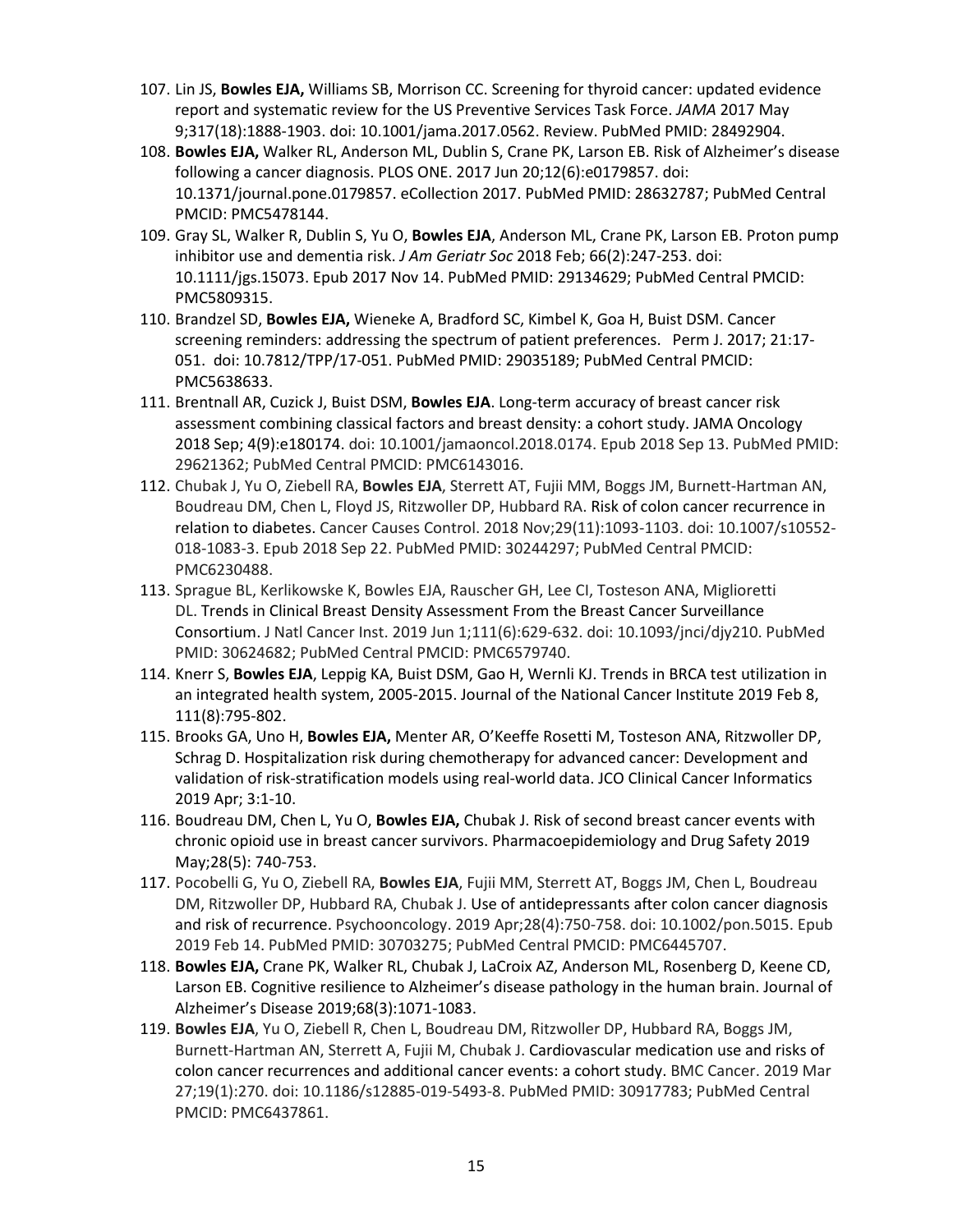- 120. Sun L, Brentnall A, Patel S, Buist DSM, **Bowles EJA**, Evans DGR, Eccles D, Hopper J, Li S, Southey M, Duffy S, Cuzick J, Dos Santos Silva I, Miners A, Sadique Z, Yang L, Legood R, Manchanda R. A Cost-effectiveness Analysis of Multigene Testing for All Patients With Breast Cancer. JAMA Oncol. 2019 Oct 3;. doi: 10.1001/jamaoncol.2019.3323. [Epub ahead of print] PubMed PMID: 31580391; PubMed Central PMCID: PMC6777250.
- 121. Smith-Bindman R, Kwan ML, Marlow EC, Theis MK, Bolch W, Cheng SY, **Bowles EJA**, Duncan JR, Greenlee RT, Kushi LH, Pole JD, Rahm AK, Stout NK, Weinmann S, Miglioretti DL. Trends in use of medical imaging in US health care systems and in Ontario, Canada, 2000-2016. JAMA. 2019 Sep 3;322(9):843-856.
- 122. Kwan ML, Miglioretti DL, Marlow EC, **Bowles EJA**, Weinmann S, Cheng SY, Deosaransingh KA, Chavan P, Moy LM, Bolch WE, Duncan JR, Greenlee RT, Kushi LH, Pole JD, Rahm AK, Stout NK, Smith-Bindman R. Trends in Medical Imaging During Pregnancy in the United States and Ontario, Canada, 1996 to 2016. JAMA Netw Open. 2019 Jul 3;2(7):e197249. doi: 10.1001/jamanetworkopen.2019.7249. PubMed PMID: 31339541; PubMed Central PMCID: PMC6659354.
- 123. Henrikson NB, **Bowles EJA**, Blasi PR, Morrison CC, Nguyen M, Pillarisetty VG, Lin JS. Screening for pancreatic cancer: updated evidence report and systematic review for the US Preventive Services Task Force. JAMA. 2019 Aug 6;322(5):445-454
- 124. Chen L, Chubak J, Pocobelli G, Ziebell RA, **Bowles EJA**, Fujii MM, Sterrett AT, Boggs JM, Burnett-Hartman AN, Ritzwoller DP, Hubbard RA, Boudreau DM. Changes in use of opioid therapy after colon cancer diagnosis: a population-based study. Cancer Causes & Control 2019 October 30; 30(12):1341-1350.
- 125. Mullooly M, Nyante SJ, Pfeiffer RM, Cora R, Butcher D, Sternberg L**, Bowles EJA**, Fan S, Figueroa JD, Weinmann S, Hoover RN, Brinton LA, Berrington de Gonzalez A, Glass A, Sherman ME, Gierach GL. Involution of breast lobules, mammographic breast density and prognosis among tamoxifen-treated estrogen receptor-positive breast cancer patients. Journal of Clinical Medicine. 2019, 8, 1868.
- 126. Gray SL, Marcum ZA, Dublin S, Walker RL, Golchin N, Rosenberg D, **Bowles EJA,** Crane PK, Larson EB. Association between medications acting on the central nervous system and fallrelated injuries in community dwelling older adults: a new user cohort study. J Gerontol Med Sci. 2020 Apr 17;75(5):1003-1009.
- 127. Mahorter SS, Knerr S, **Bowles EJA**, Wernli KJ, Gao H, Schwartz MD, O'Neill SC. Prior breast density awareness, knowledge, and communication in a health system-embedded behavioral intervention trial. Cancer. 2020 Apr 15;126(8):1614-1621.
- 128. Buist DSM, Ichikawa L, Wernli KJ, Lee CI, Henderson LM, Kerlikowske K, **Bowles EJA**, Miglioretti DL, Specht J, Rauscher GH, Sprague BL, Onega T, Lee JM. Facility variability in examination indication among women with prior breast cancer: implications and the need for standardization. J Am Coll Radiol. 2020 Jun; 17(6); 755-764.
- 129. Wang R, Miglioretti DL, Marlow EC, Kwan ML, Theis MK, **Bowles EJA,** Greenlee RT, Rahm AK, Stout NK, Weinmann S, Smith-Bindmann R. Trends in imaging in for suspected pulmonary embolism across US healthcare systems, 2004-2016. JAMA Network Open. 2020;3(11):e226930.
- 130. Wernli KJ, **Bowles EJA**, Knerr S, Leppig KA, Ehrlich K, Gao H, Schwartz MD, O'Neill SC. Characteristics Associated with Participation in ENGAGED 2 - A Web-based Breast Cancer Risk Communication and Decision Support Trial. Perm J. 2020 Dec;24:1-4. doi: 10.7812/TPP/19.205. PMID: 33482952; PMCID: PMC7849258.
- 131. Wernli KJ, Knerr S, Li T, Leppig K, Ehrlich K, Farrell D, Gao H, **Bowles EJA**, Graham AL, Luta G, Jayasekera J, Mandelblatt JS, Schwartz MD, O'Neill SC. Effect of Personalized Breast Cancer Risk Tool on Chemoprevention and Breast Imaging: ENGAGED-2 Trial. JNCI Cancer Spectr. 2021 Jan 14;5(1):pkaa114. doi: 10.1093/jncics/pkaa114. PMID: 33554037; PMCID: PMC7853161.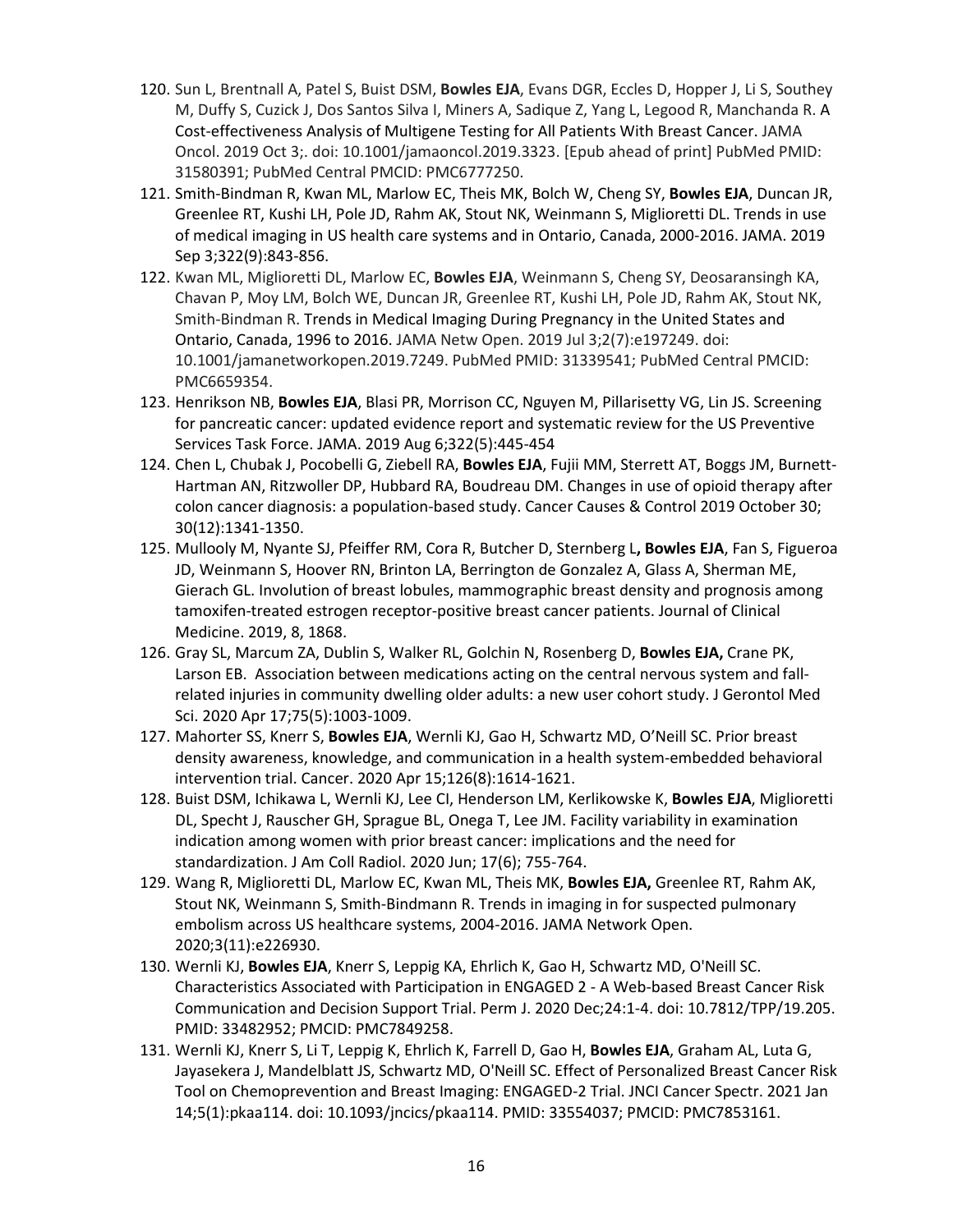- 132. Abubakar M, Fan S, **Bowles EJA**, Widemann L, Duggan MA, Pfeiffer RM, Falk RT, Lawrence S, Richert-Boe K, Glass AG, Kimes TM, Figueroa JD, Rohan TE, Gierach GL. Relation of Quantitative Histologic and Radiologic Breast Tissue Composition Metrics With Invasive Breast Cancer Risk. JNCI Cancer Spectr. 2021 Feb 6;5(3):pkab015. doi: 10.1093/jncics/pkab015. PMID: 33981950; PMCID: PMC8103888.
- 133. Marlow EC, Ducore J, Kwan ML, Cheng SY, **Bowles EJA**, Greenlee RT, Pole JD, Rahm AK, Stout NK, Weinmann S, Smith-Bindman R, Miglioretti DL. Leukemia Risk in a Cohort of 3.9 Million Children with and without Down Syndrome. J Pediatr. 2021 Jul;234:172-180.e3. doi: 10.1016/j.jpeds.2021.03.001. Epub 2021 Mar 6. PMID: 33684394; PMCID: PMC8238875.
- 134. Sprague BL, Lowry KP, Miglioretti DL, Alsheik N, **Bowles EJA**, Tosteson ANA, Rauscher G, Herschorn SD, Lee JM, Trentham-Dietz A, Weaver DL, Stout NK, Kerlikowske K. Changes in Mammography Utilization by Women's Characteristics during the First 5 Months of the COVID-19 Pandemic. J Natl Cancer Inst. 2021 Mar 29:djab045. doi: 10.1093/jnci/djab045. Epub ahead of print. PMID: 33778894; PMCID: PMC8083761.
- 135. Feigelson HS, Bodelon C, Powers JD, Curtis RE, Buist DSM, Veiga LHS, **Bowles EJA**, Berrington de González A, Gierach GL. Body Mass Index and Risk of Second Cancer among Women with Breast Cancer. J Natl Cancer Inst. 2021 Apr 5:djab053. doi: 10.1093/jnci/djab053. Epub ahead of print. PMID: 33823007.
- 136. **Bowles EJA**, Miglioretti DL, Kwan ML, Bartels U, Furst A, Cheng SY, Lau C, Greenlee RT, Weinmann S, Marlow EC, Rahm AK, Stout NK, Bolch WE, Theis MK, Smith-Bindman R, Pole JD. Long-term medical imaging use in children with central nervous system tumors. PLoS One. 2021 Apr 21;16(4):e0248643. doi: 10.1371/journal.pone.0248643. PMID: 33882069; PMCID: PMC8059842.
- 137. Lee JM, Ichikawa LE, Wernli KJ, **Bowles EJA**, Specht JM, Kerlikowske K, Miglioretti DL, Lowry KP, Tosteson ANA, Stout NK, Houssami N, Onega T, Buist DSM. Digital Mammography and Breast Tomosynthesis Performance in Women with a Personal History of Breast Cancer, 2007-2016. Radiology. 2021 Aug;300(2):290-300. doi: 10.1148/radiol.2021204581. Epub 2021 May 18. PMID: 34003059; PMCID: PMC8328154.
- 138. Weinmann S, Francisco MC, Kwan ML, **Bowles EJA,** Rahm AK, Greenlee RT, Stout NK, Pole JD, Kushi LH, Smith-Bindman R, Miglioretti D. Positive predictive value and sensitivity of ICD-9-M codes for identifying pediatric leukemia. Pediatric Blood & Cancer. Epub 2021 Nov 13. doi: 10.1002/pbc.29383. PMID 34773439.
- 139. Lowry KP, Bissell M, Miglioretti DL, Kerlikowske K, Alsheik N, Macarol T, **Bowles EJA**, Buist DSM, Tosteson ANA, Henderson L, Herschorn SD, Wernli KJ, Weaver DL, Stout NK, Sprague BL. Impact of the COVID-19 Pandemic on Breast Cancer Diagnoses in the Breast Cancer Surveillance Consortium. Radiology. Epub 2021 Oct 19. PMID: 34665032
- 140. **Bowles EJA**, O'Neill SC, Li T, Knerr S, Mandelblatt JS, Schwartz MD, Jayasekera J, Leppig K, Ehrlich K, Farrell D, Gao H, Graham AL, Luta G, Wernli KJ. Effect of a randomized trial of a webbased intervention on patient-provider communication about breast density. Journal of Women's Health. Epub 2021 Sep 28. PMID: 34582721.
- 141. Conley CC, Wernli KJ, Knerr S, Li T, Leppig K, Ehrlich K, Farrell D, Gao H, **Bowles EJA**, Graham AL, Luta G, Jayasekera J, Mandelblatt JS, Schwartz MD, O'Neill SC. Using Protection Motivation Theory to predict intentions for breast cancer risk management: Intervention mechanisms from a randomized controlled trial. Journal of Cancer Education. Epub 2021 Nov 23. PMID:34813048

#### Accepted peer-reviewed papers in press

#### Non-refereed articles

1. Stern S and **Aiello E**. Success of Environmental Laws Hinges on Public Perception. *The Los Angeles Times*. Oct 22, 2000.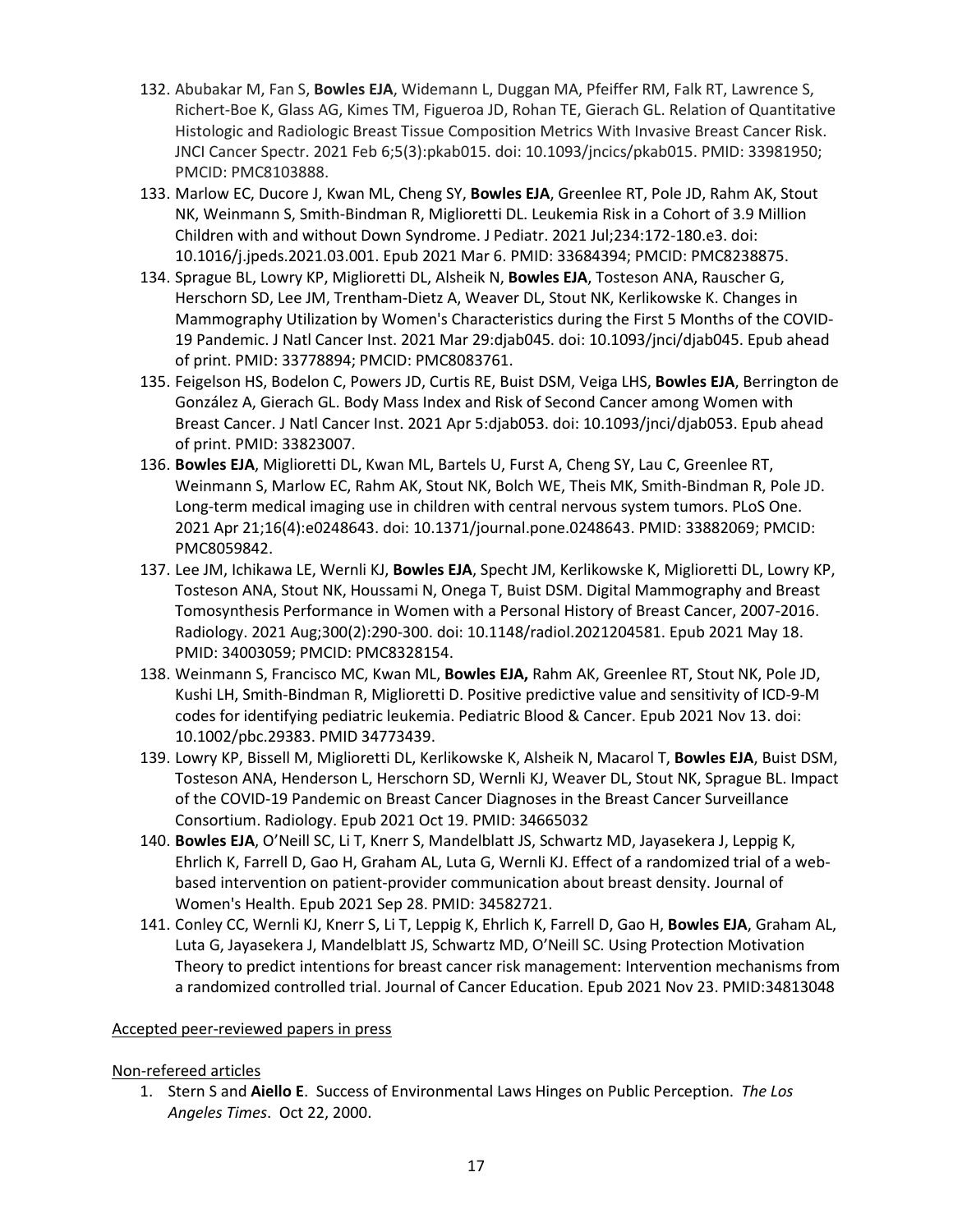2. Onitilo AA, Engel JM, James TA, **Bowles EJA**, McCahill LE, Feigelson HS. Reply to: Should initial mastectomy rates increase? J Am Coll Surg. 2013 Nov;217(5):960-2. doi: 10.1016/j.jamcollsurg.2013.07.396.

## Book chapters:

1. Breast Imaging. Eds Lee CI, Lehman CD, Bassett LW. New York, NY: Oxford University Press 2018. Chapter 2: "Breast Cancer Screening: Evidence and Recommendations. Karen J Wernli and **Erin J Bowles**, pp 14-17.

## Published technical reports

- 1. Henrikson NB, **Aiello Bowles EJ**, Blasi PR, Morrison CC, Nguyen M, Pillarisetty VG, Lin JS. Screening for Pancreatic Cancer: An Updated Systematic Evidence Review for the U.S. Preventive Services Task Force. Rockville (MD): Agency for Healthcare Research and Quality (US); 2019. Available from: <https://www.ncbi.nlm.nih.gov/books/NBK563783/>
- 2. Lin JS, Aiello Bowles EJ, Williams SB, Morrison CC. Screening for Thyroid Cancer: A Systematic Evidence Review for the U.S. Preventive Services Task Force. Rockville (MD): Agency for Healthcare Research and Quality (US); 2017. Available from: <https://www.ncbi.nlm.nih.gov/books/NBK447370/>

## Published abstracts from professional conferences

- 1. Irwin ML, **Aiello E**, Gilliland F, McTiernan A, Baumgartner R, Bernstein L, Ballard-Barbash R. The Association between Physical Activity Levels and Mammographic Breast Density in pre- and post-menopausal women: The Health, Eating, Activity, and Lifestyle (HEAL) Study. *Cancer Epidemiology, Biomarkers and Prevention* 2003; 12(11):1284s-1285s.
- 2. **Aiello E**, Taplin S, Reid R, Paschall M, Seger D, Kamel H, Tufano J, Ballard-Barbash R. Electronic Data Collection from Patients on Breast Cancer Risk Factor Information in a Mammography Setting. *The American Journal of Managed Care* 2004; 10(9):651.
- 3. **Aiello EJ**, Buist DS, White E. Association between breast density and hormone therapy modified by breast cancer risk factors. *Cancer Epidemiology, Biomarkers and Prevention* 2004; 13(11):1972s-1928s.
- 4. Welsh ML, **Aiello EJ**, Anderson ML, Buist DSM. Population-based estimates of the relation between family history and breast cancer risk. *American Journal of Epidemiology* 2007; 165(11):Abstract 227-S.
- 5. Sprague B, Trentham-Dietz A, Heman C, Hemming J, Hampton J, Buist D, **Bowles EA,** Burnside E, Sisney G. The association of serum phthalates and parabens with mammographic breast density. *Cancer Epidemiol Biomarkers Prev*. 2011 Apr;20(4):718.

# **K. INVITED PRESENTATIONS**

# Contributed Oral Presentations

- 1. "Duration and Type of Symptoms at the Time of a Mammogram". Breast Cancer Surveillance Consortium Meeting, Sugarbush, VT. October 2002.
- 2. "Group Health Cooperative Survey Automation Project". National Cancer Institute. February 2003.
- 3. "Developing automated alternatives for eliciting patient information for breast cancer screening surveillance". Breast Cancer Surveillance Consortium meeting, Portsmouth, NH. April 2003.
- 4. "Rate of breast cancer diagnoses among women with self-reported breast symptoms". Breast Cancer Surveillance Consortium meeting, Portsmouth, NH. April 2003.
- 5. "Use of Tablet PCs to Automate the Breast Screening Recruitment and Reminders (BSRR) Survey". Breast Cancer Surveillance Consortium meeting, Lake Tahoe, CA. October 2003.
- 6. "Censoring and cancer incidence: methodology". Breast Cancer Surveillance Consortium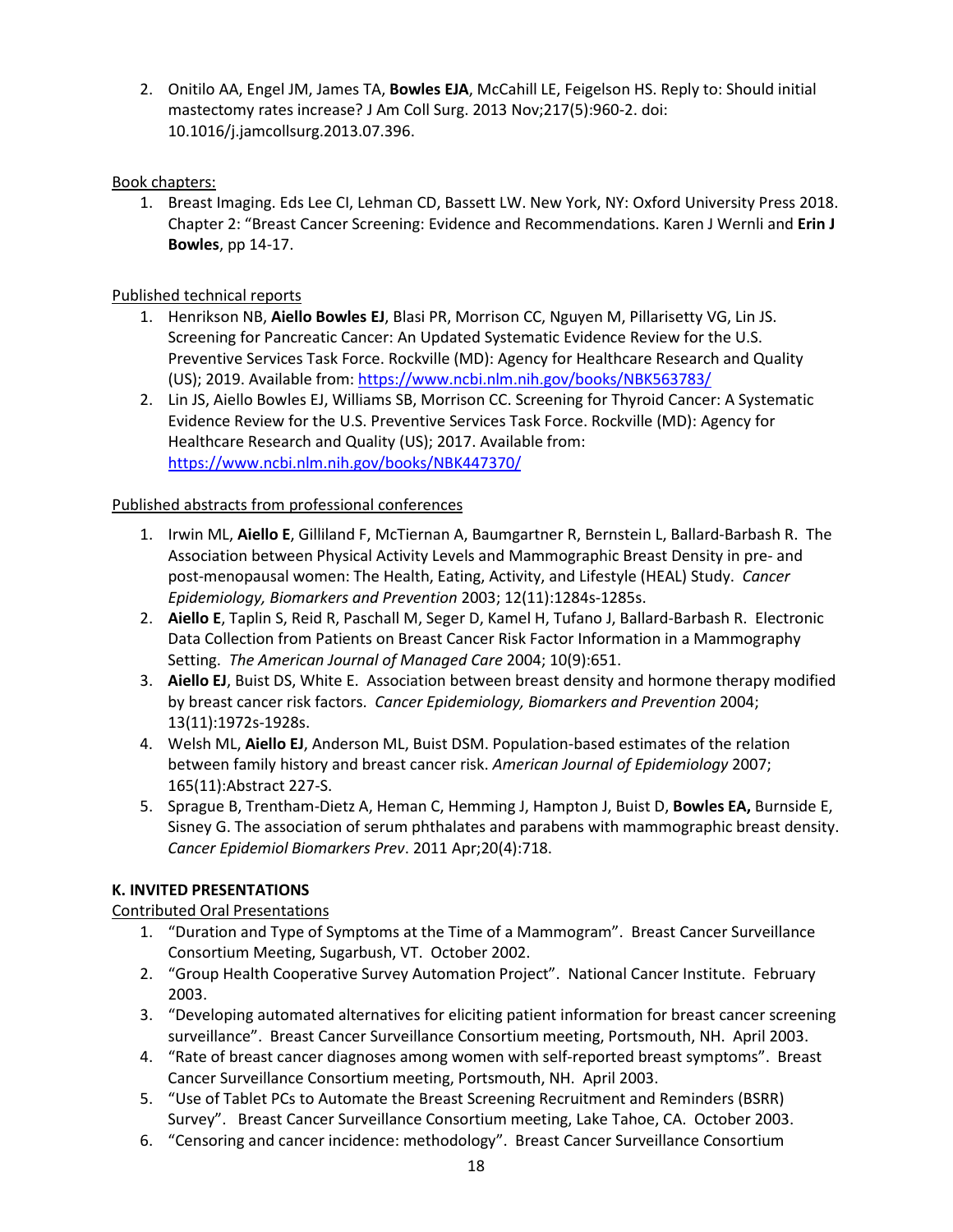meeting, Vancouver, BC, Canada. April 2005.

- 7. "Comparison of ACR and BCSC definitions for screening and diagnostic mammograms." Breast Cancer Surveillance Consortium meeting, Vancouver, BC, Canada. April 2005.
- 8. "Mammographic density and phase in the menstrual cycle." Group Health Cooperative, Breast Cancer Surveillance Scientific meeting, March 2005; and Breast Cancer Surveillance Consortium meeting, Vancouver, BC, Canada. April 2005.
- 9. "Radiologist feedback project". Breast Cancer Surveillance Consortium Meeting, Seattle, WA. April 2008.
- 10. "Patient-centered communication in cancer care: different perspectives on the quality of cancer care". Group Health Research Institute seminar, Seattle, WA July 2008.
- 11. "Anesthesia and dementia risk", ACT Symposium, Seattle, WA August 4, 2014.
- 12. "Cancer and subsequent dementia risk", ACT Symposium, Seattle, WA August 17, 2015.
- 13. "How do we measure resilience to brain aging, dementia, and Alzheimer's disease?" ACT Symposium, Seattle, WA August 2017.
- 14. "ACT Data Query Tool." ACT Symposium, Seattle, WA August 2017.

## **L. OTHER PRESENTATIONS**

## Oral presentations

- 1. "The trustworthiness of administrative health plan data in chemotherapy research". HMO Research Network Meeting, Minneapolis, MN. April 2008.
- 2. "Chemotherapy associated with increased heart failure risk among women with breast cancer in the CRN." HMO Research Network meeting in Boston, MA, 2011.
- 3. "Anesthesia exposure and risk of dementia and Alzheimer's disease: a prospective study." HCSRN meeting, Atlanta, GA. April 2016.

## Poster presentations

- 1. **Aiello EJ**, Tworoger SS, Ulrich CM, Rajan K, Fay M, McTiernan A. Little Association Between CYP17, CYP1B1, or COMT Polymorphisms and Steroid Sex Hormones in Post-Menopausal Breast Cancer Patients. 2002 Proceedings of the American Association for Cancer Research April 6-10, 2002 San Francisco, CA.
- 2. Palomares MR, **Aiello E**, Lehman CD, Gralow JR, McTiernan A. Mammographic breast density as a noninvasive surrogate marker of breast cancer risk modification: A comparison of density assessment methods. 2003 Proceedings of the American Association for Cancer Research April 5-9, 2003 Toronto, Ontario, Canada.
- 3. **Aiello E**, Taplin S, Reid R, Paschall M, Seger D, Kamel H, Tufano J, Ballard-Barbash R. Electronic Data Collection from Patients on Breast Cancer Risk Factor Information in a Mammography Setting. HMO Research Network meeting, Dearborn, MI, May 3-5, 2004.
- 4. **Aiello EJ**, Buist DSM, White E. Association between hormone therapy and breast density modified by breast cancer risk factors. American Association for Cancer Research: Frontiers in Cancer Prevention Research meeting, Seattle, WA, Oct. 16-19, 2004.
- 5. Crest AB, **Aiello EJ**, Anderson ML, Buist DSM. Varying levels of family history of breast cancer in relation to mammographic breast density. American Society of Preventive Oncology Annual Meeting, March 13-15, 2005, San Francisco, CA. (Poster presentation;  $3<sup>rd</sup>$  place award).
- 6. Buist DSM, Newton KM, Reed S, Anderson ML, **Aiello EJ**, Palmer L, Seger D. Can short-term hormone therapy (HT) cessation before mammography decrease breast density and improve mammography performance? A randomized trial – the READ study. Era of Hope 2005 – Department of Defense Breast Cancer Research Program meeting. June 8-11, 2005, Philadelphia, PA.
- 7. Buist DSM, **Aiello EJ,** Miglioretti DL, Mahoney L, White E. Mammographic breast density, dense area, and breast area by phase in the menstrual cycle. San Antonio Breast Cancer Symposium, December 8-11, 2005, San Antonio, TX.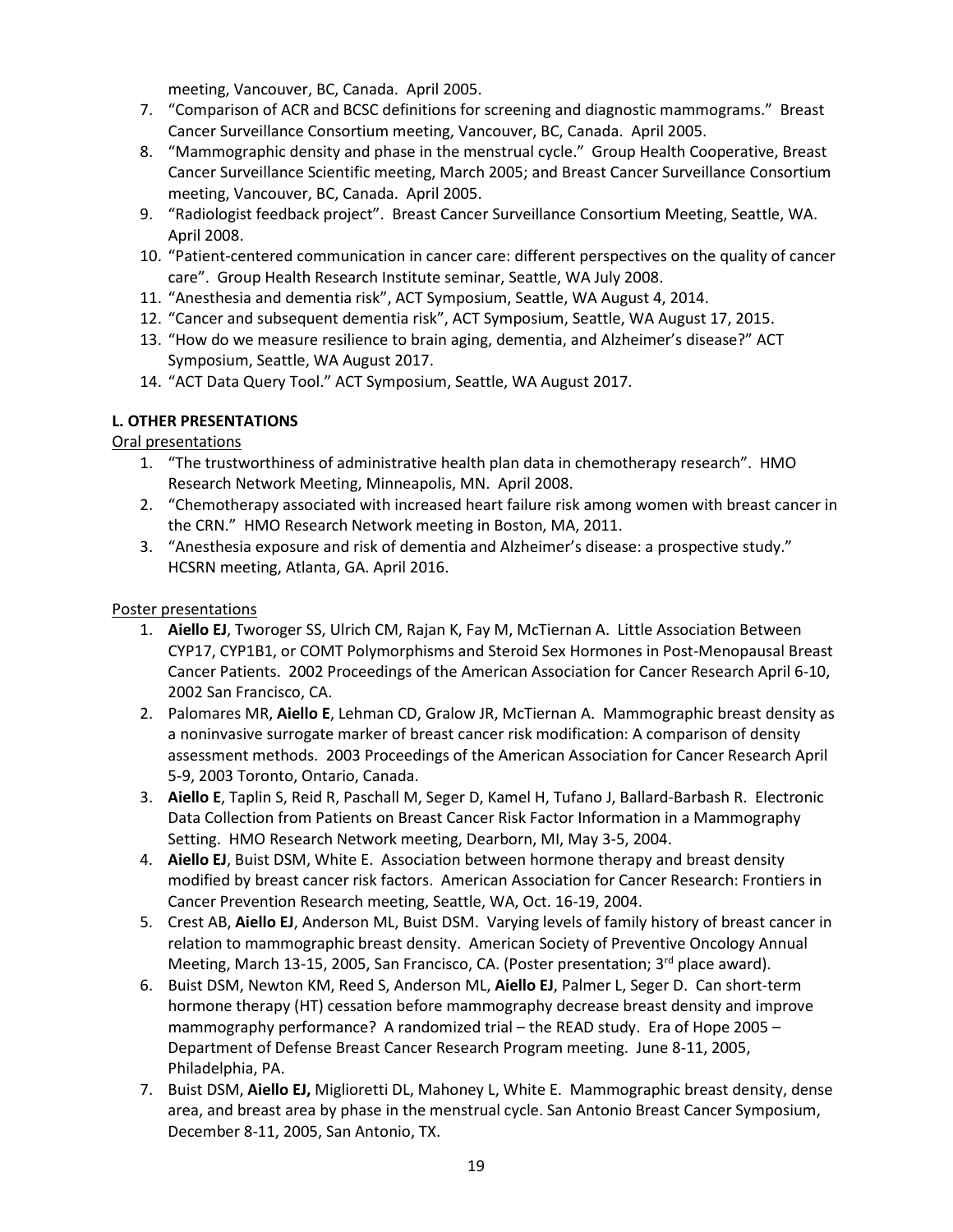- 8. **Aiello EJ**, Geiger AM, Pardee R, Buist DSM, Hart G, Greene SM, Lamerato L, Field T, Wagner E. Diffusion of Aromatase Inhibitors for Breast Cancer. American Society of Preventive Oncology Annual Meeting, February 27-28, 2006, Bethesda, MD. (Poster presentation,  $1<sup>st</sup>$  place award).
- 9. **Aiello EJ**, Geiger AM, Pardee R, Buist DSM, Hart G, Greene SM, Lamerato L, Field T, Wagner E. Diffusion of Aromatase Inhibitors for Breast Cancer. International Society of Pharmacoepidemiology meeting, August 24-26, 2006, Lisbon, Portugal.
- 10. **Aiello EJ**, Buist, DSM, Haneuse S, Elmore, JG. Reducing Delays in Diagnosis Characteristics of Women with Timely Follow-up after and Abnormal Mammogram. American Society of Preventive Oncology Annual Meeting, March 1-4, 2007, Houston, TX; and HMO Research Network meeting, Portland, OR, March 19-21, 2007.
- 11. Buist DSM, **Aiello EJ**, Haneuse S, Elmore JG. Falling through the Cracks Characteristics of Women without Follow-up after an Abnormal Mammogram. American Society of Preventive Oncology Annual Meeting, March 1-4, 2007, Houston, TX; and HMO Research Network meeting, Portland, OR, March 19-21, 2007.
- 12. **Aiello EJ**, Tuzzio L, Wiese C, Kirlin B, Greene SM, Wagner EH. Developing a Model for High Quality Cancer Care – Results from Expert Interviews. HMO Research Network meeting, Portland, OR, March 19-21, 2007.
- 13. **Aiello EJ**, Tuzzio L, Wiese C, Kirlin B, Greene SM, Wagner EH. Developing a Model for High Quality Cancer Care – Results from Community Focus Groups. HMO Research Network meeting, Portland, OR, March 19-21, 2007.
- 14. Greene SM, Kirlin B, Tuzzio L, **Aiello EJ**, Wagner EH. Developing a Model for High Quality Cancer Care – Results from a Literature Review. HMO Research Network meeting, Portland, OR, March 19-21, 2007.
- 15. Tuzzio L, Kirlin B, **Aiello EJ**, Greene SM, Wagner EH. Developing a Model for High Quality Cancer Care – Results from Visiting Organizations in Three Communities. HMO Research Network meeting, Portland, OR, March 19-21, 2007.
- 16. Tuzzio L, **Aiello Bowles EJ**, Altschuler A, Williams AE, Ritzwoller DP, Nekhlyudov L. The Feasibility of a Feasibility Study: Using the VDW to Assess the Diffusion of Ovarian Cancer Treatment. HMO Research Network meeting, Minneapolis, MN, April 13-16, 2008.
- 17. **Aiello Bowles EJ**, Anderson ML, Reed SD, Newton KM, Fitzgibbons ED, Seger D, Buist DSM. Tolerance for short-term hormone therapy suspension related to mammographic breast density among postmenopausal women. Presented at ASPO, Tampa, FL, March 9-10, 2009.
- 18. Reed SD, Buist DSM, Anderson ML, **Aiello Bowles EJ**, Fitzgibbons D, Seger D, Newton KM. Shortterm (1-2 months) hormone therapy cessation before mammography. Presented at ASPO, Tampa, FL, March 9-10, 2009.
- 19. Sprague BL, Trenthan-Dietz A, Skinner HG, Buist DSM, Burnside ES, **Aiello Bowles EJ,** Gangnon RE, Sisney GS. The vitamin D pathway and mammographic breast density. Presented at ASPO, Washington DC, March 21-23, 2010.
- 20. Horner K, Wagner E, **Aiello Bowles E,** Kirlin B, Tuzzio L. The benefits of stakeholder involvement in research: experiences from our oncology nurse navigator clinical trial. Presented at HMORN, Austin, TX, March 21-24, 2010.
- 21. Feigelson HS, Bischoff K, Broecker K, **Bowles EA**, Engel J, James TA, Onitilo A, Single RM, McCahill L. Improving breast cancer surgery quality through a collaborative surgical database. Presented at HMORN, Austin, TX, March 21-24, 2010.
- 22. Sprague BL, Trenthan-Dietz A, Gangnon RE, Buist DSM, Burnside ES, **Aiello Bowles EJ**, Sisney GS. Circulating sex hormones and mammographic breast density. Presented at SER, Seattle, WA, June 23-26, 2010.
- 23. Romaire MA, Buist DSM, **Aiello Bowles EJ**, Anderson ML. Comparative effectiveness of reminder letters for mammography. Presented at Academy Health, Boston, MA June 27-29, 2010.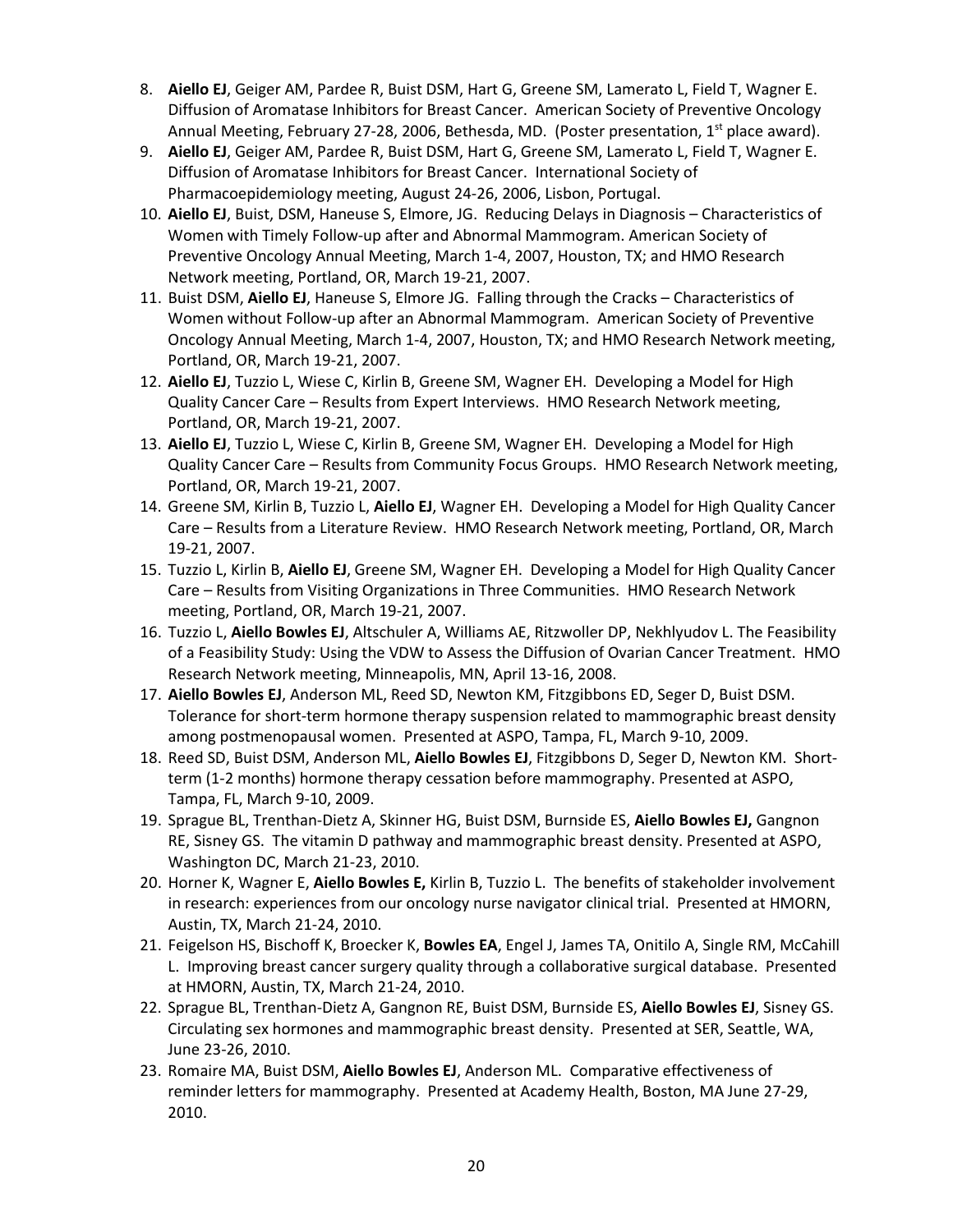- 24. **Bowles EJA,** Buist DSM, Chubak J, Yu O, Boudreau DM. Uptake of tamoxifen and aromatase inhibitors in women with early stage, invasive breast cancer in a community setting, 2001-2008. Presented at American Society of Preventive Oncology annual meeting, Las Vegas, NV, March 5- 8, 2011.
- 25. Buist DSM, **Aiello Bowles EJ**, Gao H, Brandzel S, Romaire MA, Anderson ML, Rutter C. Transition from mammogram-specific reminders to annual birthday letters for breast cancer prevention. Presented at International Cancer Screening Network Meeting, Sydney, Australia, October 23-25 2012.
- 26. Nyante SJ, Sherman ME, Pfeiffer RM, Berrington A, Brinton LA, **Aiello Bowles E**, Hoover RN, Glass A, Gierach GL. Patterns of longitudinal change in mammographic density among tamoxifen users. Presented at American Association of Cancer Research Frontiers in Cancer Prevention meeting, National Harbor, MD, October 27-30, 2013
- 27. Brandzel S, **Bowles E**, Gao H, Wieneke A, Kimbel K, Bradford SC, Buist D. Improving response to cancer screening reminders: one size does not fit all. Presented at Academy Health annual meeting, San Diego, CA, June 8-10, 2014.
- 28. Larson EB, Crane PK**, Bowles EJ**, Walker R, Anderson ML, White D, Richmire K, LaCroix A, McCurry SM, Teri L, Mukherjee S, Montine TJ. The Group-Health University of Washington Adult Changes in Thought study: A living, learning laboratory for aging and multiple chronic conditions research. HMORN meeting, Long Beach, CA, March 11-13, 2015.
- 29. **Aiello Bowles EJ**, Larson EB, Pong RP, Walker RL, Anderson M, Yu O, Gray SL, Crane PK, Dublin S. Anesthesia exposure and risk of dementia and Alzheimer's disease: a prospective study. International Conference on Pharmacoepidemiology & Therapeutic Risk Management. Boston, MA. August 22-26, 2015.
- 30. Larson EB, **Bowles EJ**, Crane PK**,** Walker R, Anderson ML, White D, Richmire K, LaCroix A, McCurry SM, Teri L, Mukherjee S, Montine TJ. News from the Adult Changes in Thought (ACT) study: A long standing living laboratory of aging funded for five more years. HCSRN meeting, Atlanta, GA, April 13-16, 2016.
- 31. Marlow EC, Langholz B, Smith-Bindman R, Kwan ML**, Bowles EJ,** Weinmann S, Miglioretti DL. Evaluating Down Syndrome as a potential confounder for pediatric CT exam exposure and leukemia risk. Radiation Research Society and Conference on Radiation and Health meeting, Hawaii, October 2016.
- 32. D Miglioretti<sup>1</sup>, M Kwan, S Weinmann, **E Bowles**, W Bolch, J Duncan, L Kushi, L Yueju, E Marlow, K Theis, K Deosaransingh, M Francisco, J DeVault, M Lakoma, C Manney, J Mor, C Wong, C Jenkins, K Kumar<sup>9</sup>, C Luce, D Multerer, J Munneke, A Uchida, M Troup, R Greenlee, J Pole, A Rahm, N Stout, R Smith-Bindman. Current exposure to computed tomography imaging in US integrated health care systems. Radiation Research Society and Conference on Radiation and Health meeting, Hawaii, October 2016.
- 33. **Aiello Bowles EJ**, Walker RL, Anderson ML, Dublin S, Crane PK, Larson EB. Risk of Alzheimer's disease following a cancer diagnosis. Alzheimer's Association International Conference, London, July 2017.
- 34. **Aiello Bowles EJ**, Walker RL, Crane PK, Keene CD, Chubak J, Anderson ML, LaCroix AZ, Larson EB. How do we measure resilience to brain aging, dementia, and Alzheimer's disease? Alzheimer's Association International Conference, London, July 2017.
- 35. Bradford SC, **Bowles E**. Less is More: Results of a HOS Improvement Study. National Quality Conference, Anaheim, CA June 2017.
- 36. Brentnall AR, Cuzick J, Buist DSM, **Bowles E**. Evaluation of the Tyrer-Cuzick model of breast cancer risk with BIRADS density in a screening cohort from Washington state. 8th annual Breast Density and Cancer Risk Assessment workshop, San Francisco, CA June 2017.
- 37. **Bowles EJ,** Yu O, Ziebell R, Chen L, Boudreau D, Ritzwoller DP, Hubbard R, Boggs J, Burnett-Hartman A, Sterrett A, Fujii M, Chubak J. Cardiovascular medication use and risks of colon cancer recurrences and second cancers. American Society for Preventive Oncology, New York, NY,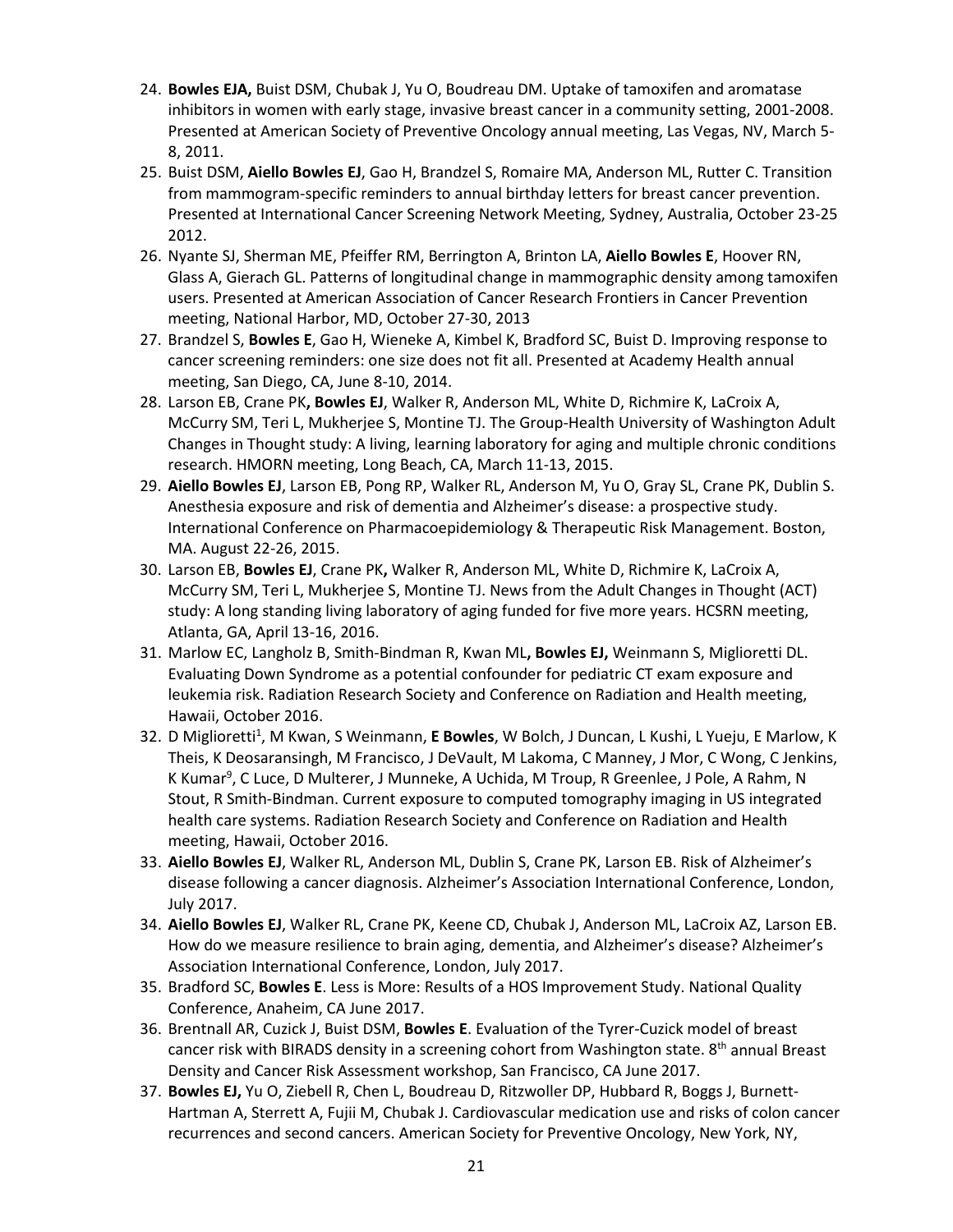March 2018; and Kaiser Permanente National Oncology Symposium, San Francisco, CA, April 2018.

- 38. Wernli KJ, **Bowles EA**, Evans C, Gao H, Hansen K, Knerr S, Leppig K, Schwartz MD, O'Neill S. Patient characteristics associated with participation in a web-based decision support trial for women at increased breast cancer risk: ENGAGED 2 trial. American Society for Preventive Oncology, New York, NY, March 2018.
- 39. **Bowles EJA**, Pole JD, Furst A, Bartels U, Kwan ML, Cheng SY, Marlow E, Greenlee R, Rahm A, Stout NK, Weinmann S, Bolch WE, Theis MK, Deosaransingh KA, Smith-Bindman R, Miglioretti DL. Trends in medical imaging use in children with central nervous system tumors. American Society for Preventive Oncology, Tampa, FL, March 2019, and Kaiser Permanente National Oncology Symposium, Los Angeles, CA, November 2019.
- 40. Weinmann S, Francisco MC, **Bowles EJA**, RahmAK, Greenlee R, Kwan, ML, Smith-Bindman R, Stout NK, Pole JD, Duncan JR, Bolch WE, Kushi LH, Miglioretti DL. Positive predictive value and sensitivity of ICD-9-CM diagnosis codes for childhood leukemia in integrated health plans. Health Care Systems Research Network, Portland, OR April 2019.
- 41. Kwan ML, Miglioretti DL, Marlow EC, **Aiello Bowles EJ,** Weinmann S, Cheng SY, Deosaransingh KA, Chavan P, Moy LM, Bolch WE, Duncan JR, Greenlee RT, Kushi LH, Pole JD, Rahm AK, Stout NK, Smith-Bindman R on behalf of the RIC study team. Trends in medical imaging during pregnancy from 1996-2016 in the United States and Ontario: The Radiation-Induced Cancers Study. Health Care Systems Research Network, Portland, OR April 2019.
- 42. Chen L, Chubak J, Yu O, Ziebell R, **Aiello Bowles EJ**, Fujii M, Sterrett A, Boggs J, Burnett-Hartman A, Ritzwoller DP, Hubbard RA, Boudreau D. Changes in use of opioid therapy after colon cancer diagnosis: A population-based study. Society for Epidemiologic Research, Minneapolis, MN, June 2019.
- 43. Knerr S, **Bowles EA**, Wernli KJ, Schwartz MD, O'Neill S. Association between health literacy and baseline breast density awareness in a health-system embedded intervention efficacy study. American Society for Preventive Oncology, Tampa, FL, March 2019.
- 44. Sun L, Brentnall A, Patel S, Buist DSM, **Bowles EJA**, Evans DGR, Eccles D, Hopper J, Li S, Southey M, Duffy S, Cuzick J, Silva IS, Miners A, Sadique Z, Yang L, Legood R, Manchada R. Unselected multi-gene testing is cost-effective in all women with a new breast cancer diagnosis vs. currently used clinical criteria or family history based testing. Kaiser Permanente National Oncology Symposium, Los Angeles, CA, November 2019.
- 45. Kwan ML, Miglioretti DL, **Bowles EJ,** Weinmann S, Greenlee RT, Rahm AK, Stout NK, Moy L, Ly D, Fong C, Luce C, Kohnhorst D, Martinez YS, Munneke JR, Prado JR, Alber SA, Buth G, Deosaransingh KA, Francisco M, Lau C, Mor JM, Theis MK, Kushi LH, Duncan JR, Kolfer CM, Bolch WE, Pole JD, Smith-Bindman R. Medical radiation exposure and childhood cancer risk in the United States and Ontario, Canada: the Radiation-Induced Cancers (RIC) Study. International Society of Radiation Epidemiology & Dosimetry, 2020, *cancelled due to COVID-19 pandemic.*
- 46. Smith-Bindman R, Kwan ML, Alber S, Bolch WE, **Bowles EJ**, Duncan JR, Furst A, Greenlee R, Kolfer C, Lau C, Pole JD, Stout NK, Weinmann S, Ly D, Moy L, Miglioretti DL. Risk of pediatric and adolescent leukemia associated with medical imaging. International Society of Radiation Epidemiology & Dosimetry, 2020, *cancelled due to COVID-19 pandemic.*
- 47. DeVange S, MacDonald L, Hillier M, Jhampatong N, **Bowles E**, Tuzzio L, Leppig K. A new genetic testing model for women at high risk for breast cancer based on family history. American College of Medical Genetics, 2020, *cancelled due to COVID-19 pandemic.*
- 48. Wernli KJ, Knerr S, Li T, Leppig K, Ehrlich K, Farrell D, Gao H, **Bowles EJA**, Graham AL, Luta G, Mandelblatt JS, Schwartz MD, O'Neill SC. Randomized trail of a web-based personalized breast cancer risk communication and decision support tool on clinical prevention outcomes. American Society for Preventive Oncology, 2020, *cancelled due to COVID-19 pandemic.*
- 49. Haas C, **Bowles E**, Lee J, Specht J, Buist D. Accuracy of tumor registry data for capturing endocrine therapy treatment compared to pharmacy data among women with breast cancer